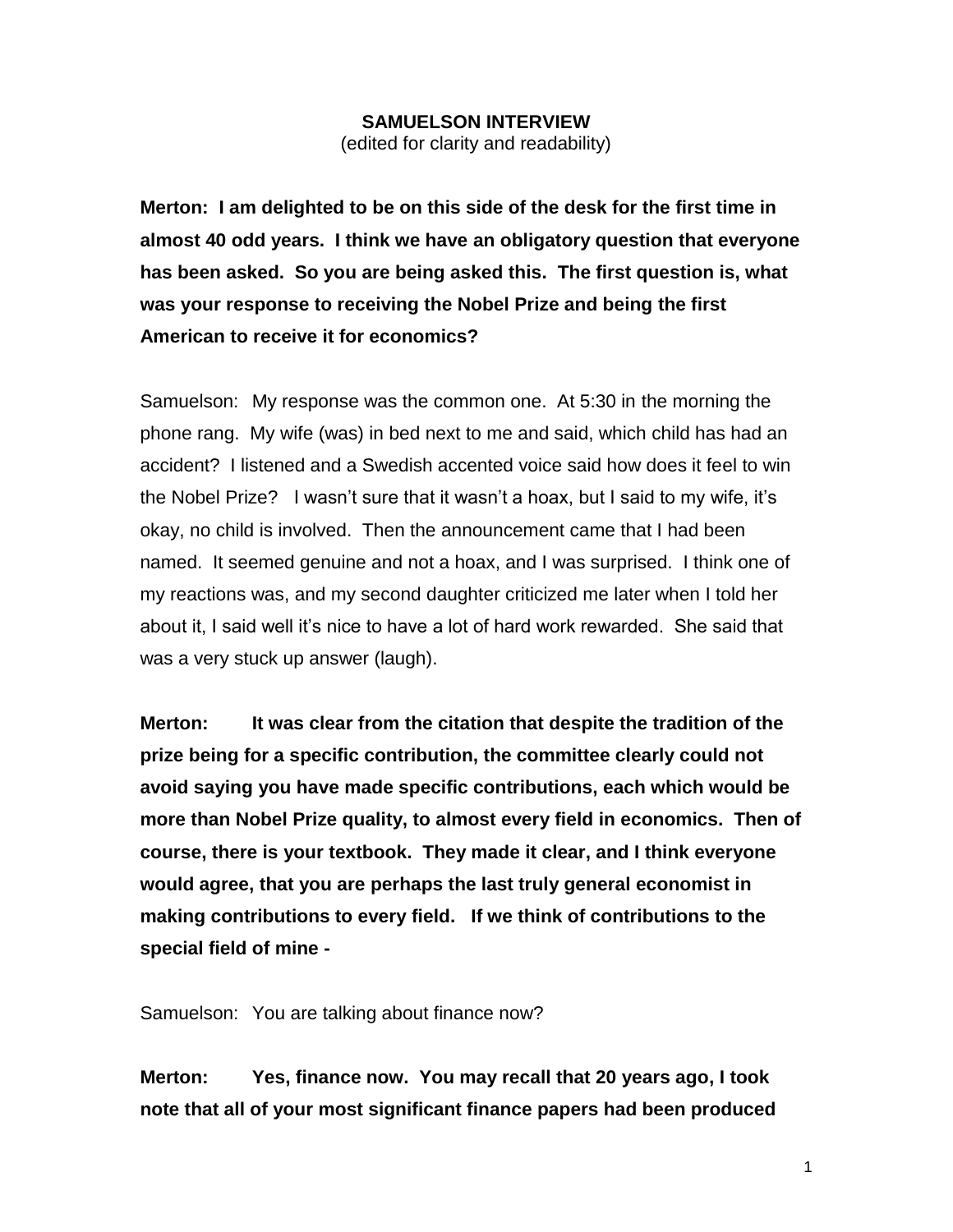**after the age of 50, therefore negating the purported iron rule that scientific productivity declines with age beyond a certain point. I have since noted that you have added 26 more publications since that time, just in finance. So I think you are continuing to provide additional data along those lines.** 

Samuelson: Are you saying that when I once said in finance I am only a Sunday painter? That isn't quite true. (laugh)

**Merton: Yes. That's exactly right. Or, we all wish we could be such Sunday painters (laugh). We will come back to that element later, I hope, in these questions. But turning to finance, I have my favorites of your papers and your contributions. Can you tell us what your favorite contributions are?** 

Samuelson: Well, all brain children are equal. Some are more equal than others. Almost every one of those papers was directed toward a prior formulated problem. For example, about the time you came on the scene, I wrote about what the time profile of risk taking should be, depending upon whether you were going to retire and die one year from now, or retire and needed income 30 years from now. I wrote the paper to work out what was rational, because, without argument, everybody assumed that as you got older you should be more conservative in your equity tolerance. They seemed to believe, because all economists have a smattering of classical statistics, that with large numbers comes greater security, lower variability. So, if you have 30 years to retire, you are going to have a sample of 30 quasi independent items. Therefore risk erodes as the horizon ahead grows.

Well, there is an obvious exception. By that time, we all knew about constant relative risk aversion. When you use that utility model for your postulated hypothesis, a rational investor facing truly white noise would do the same thing when you have one year to go as if you had 100,000 years to go. So, this was a misunderstanding of limit laws in mathematical statistics as being applicable to the finance problem.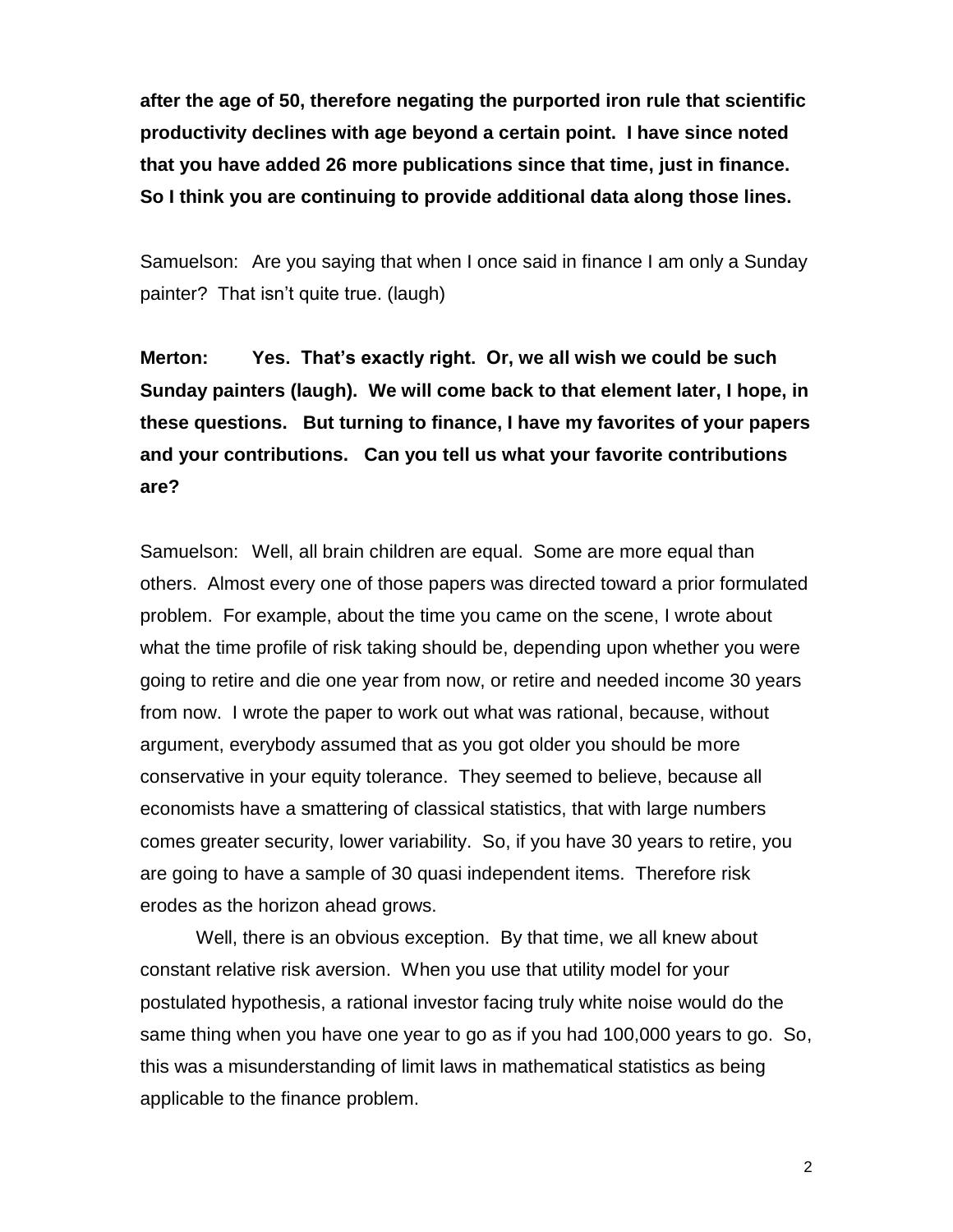Every one of the problems I wrote about was already in the air. Your father would have understood that. The doubletons. The tripletons. I have never been a believer in the single great man theory of either heroic generals, the Napoleons, or heroic scientists, the Einstein's and Newton's. We are all different, but the scientific quasi self-correcting process is a group process. That particular paper came out with a rather short delay time, simply for the reason that Seymour Harris at Harvard was a pal of mine. He was editor of the journal, and he gave it fast treatment. Two or three other people at about the same time did much the same thing. They got credit for it, and I got credit for it. But to me, getting credit for something isn't the goal. It is answering the question. In that circumstance, I felt that the first pass at the problem was a failure. I had not proved that you should so something different over time.

That has been a recurring problem, of course, and some very considerable progress has been made. I am glad to see that the name Samuelson is connected with that process, but I am not referring to Paul A. Samuelson. (laugh) I am referring to William Samuelson who, with Zvi Bodie and your humble servant, (laugh) developed a very important point. It is not the statistical law of large numbers that makes some sense of the customary dogma. It is the fact that you have the option of working harder or working less hard if your optimistic guess goes wrong. In that model, when you add the variability of your supply effort over your life cycle, there is some truth to it.

But if you ask, which is my favorite in the finance area, it is the paper I wrote for the retirement session of Jim Tobin at Yale. Jim Tobin was a beloved friend and really my role model. I tried to be as righteous as he was and as judicious as he was. In the paper I buried the usual assumption in finance, that you have a random walk. By the way, I have never believed in the true random walk. When I proved that anticipated prices will fluctuate randomly, it was not that if you wait long enough this pea that I have in my hand will sell for as much as that Cadillac that you are driving. That is what happens with a real random walk. It was the Martingale process that I was elucidating. That is still not well understood in the field of finance, and I have actually written a trilogy of papers on that particular topic.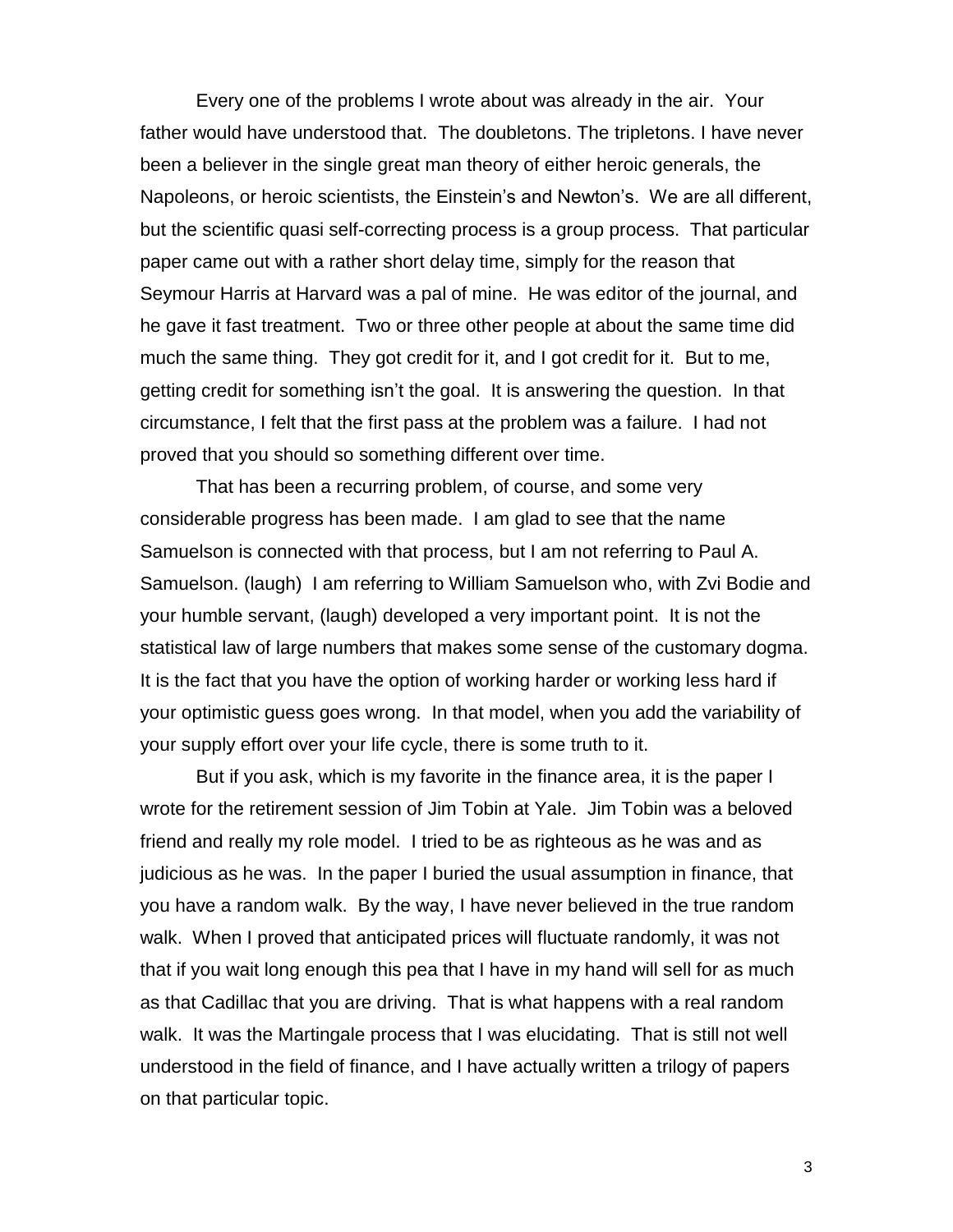I was so early in the field that I was able to do a lot of coinages. For example, the European option, or what we call European option in contrast to what we call an American option. That's my nomenclature. You know the reason for that.

#### **Merton: I do, but why don't you tell us.**

Samuelson: Out of idle curiosity, I developed an early interest in option pricing, I subscribed to the Freed RHL Service. I think I paid \$150 a year and bi-weekly I got a report. It would say RKO warrants produced, on our recommendation, a profit of a thousand percent. Then they would give you a list of hot items. And what was really a hot item was one when the stock went down by 50 percent, you would go down by only 10 percent. And when the stock went up by 50 percent, you would get a result which was 250 percent. That's a bargain you don't want to pass up.

I used his recommendations, and I used newspapers and compared results. One of my colleagues, Dick Eckaus, would borrow this survey from me. One day he said, why do you take that survey? It's almost always wrong. I said, well, it costs me \$150 a year, but if I get one good idea from it, that is very worthwhile. I thought about it for 24 hours, and when I saw him the next time I said, I want to amend what I said. When you get one good idea *net*, because it's recommendations I have had from optimistic brokers. I've got a new IBM for you. By the way, in the old days "an IBM" was considered something which couldn't go down and could only go up. (laugh) Those new IBMs recommended to you, that's the way you really lose money (laugh).

But to go into the substantive result, I took the simplest process I could imagine, or what I called red noise. White noise is truly a random walk. The future is independent of the past. Knowing that the stock rose yesterday has no influence on the probability distribution of what it will do percentage wise between today and tomorrow. That's white noise. Zero serial correlation coefficient in statistical parlance. Red noise (is what) I called regression towards a mean, where there is a negative serial correlation through time. So that if things (went) up a lot yesterday, today you should bet that they won't go up as much as they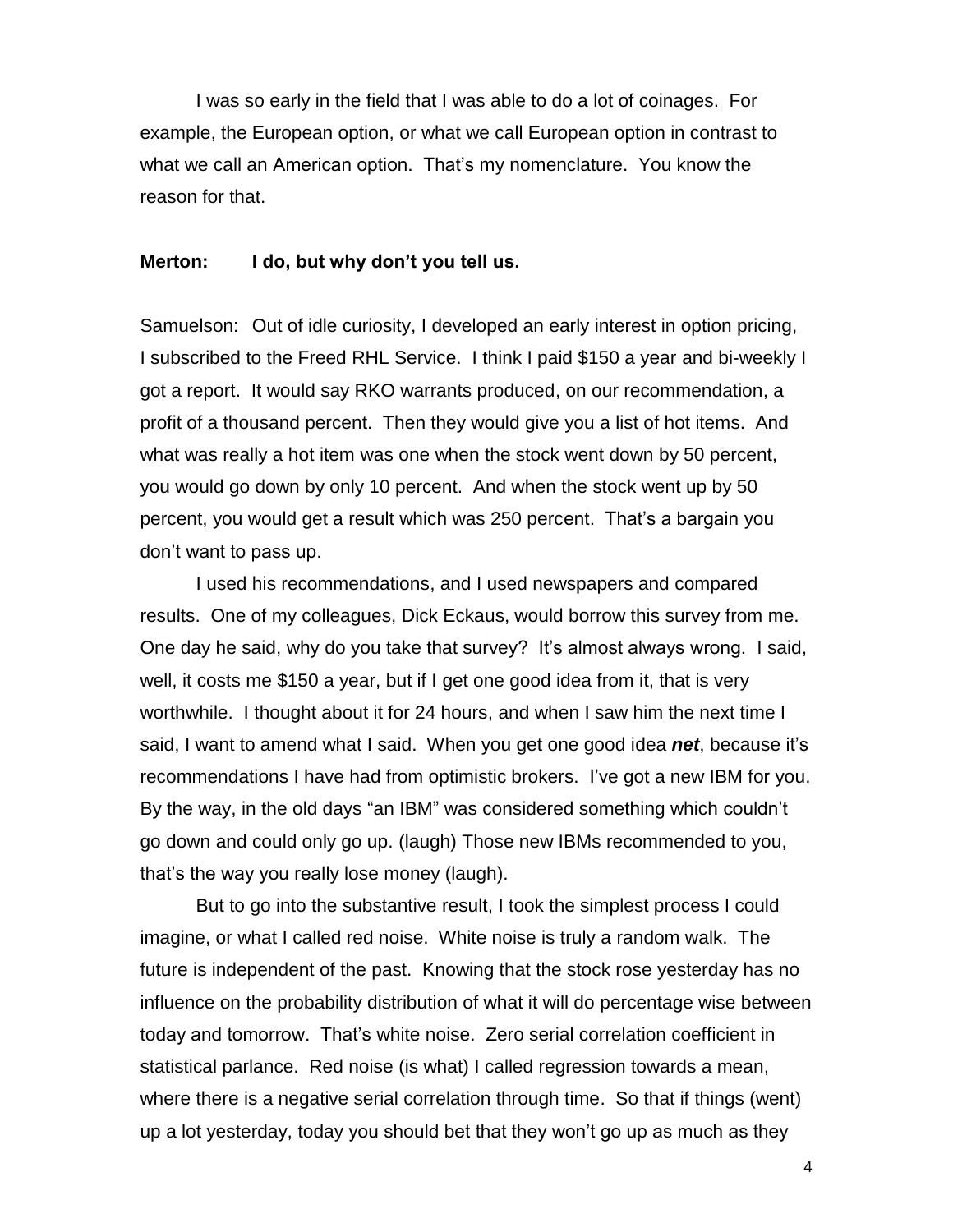would normally do between today and tomorrow. That is red noise. Blue noise is the opposite. If things went up yesterday, they will go up, in a probability sense, more often tomorrow. The baseball announcer has it, of course, conveniently all wrong. Ted Williams is due to hit because he hasn't hit for seven days. That's red noise (laugh). Ted Williams is hot. He's sure to hit tomorrow because he's hit for seven days. That's blue noise. The better description of an efficient market with random movements, which is white noise, is in between.

Of course, in my 19 - what was it 69 - article? - where I showed there is no rational dependence with the length of the horizon; that was based on white noise. So I said, well, what will happen if we have red noise of if we have blue noise. There are three different cases. To my pleasant, but not complete surprise, it turned out there was a systematic effect with red noise. You did one thing, the common thing, if you were a certain kind of individual. I won't go into the intricacies of it, but when you surprise yourself, you please yourself (laugh).

**Merton: You mentioned the story of the European and American options. I seem to recall you telling me, as you have counseled many times, that if you are going be in an area you should do theory, but you should still go out into the field and find out what the real world is like in that context. I seem to recall that you did some investigation earlier on with put and call dealers.**

Samuelson: Yes. I would fly down to New York, and in those days the state of Illinois regarded options as illegitimate gambling. So the Wall Street Journal of Chicago had no option prices. The only option prices were in the New York edition. The put and call dealers, who had a little trade association, were mostly European refugees in dingy offices outside of the high rent areas. I would go there and ask my innocent questions. A typical question was, Mr. Godkin, is it true that if I buy a put because I think a stock is going to go down, and I am correct in my inference, and the stock does go down, and I make a profit on my put, the profit which came from the drop in a stock can be treated as a long term capital gain if I've held that position for over six months or over one year? He said absolutely. I said well, you know if I sell short that's not true. He said, I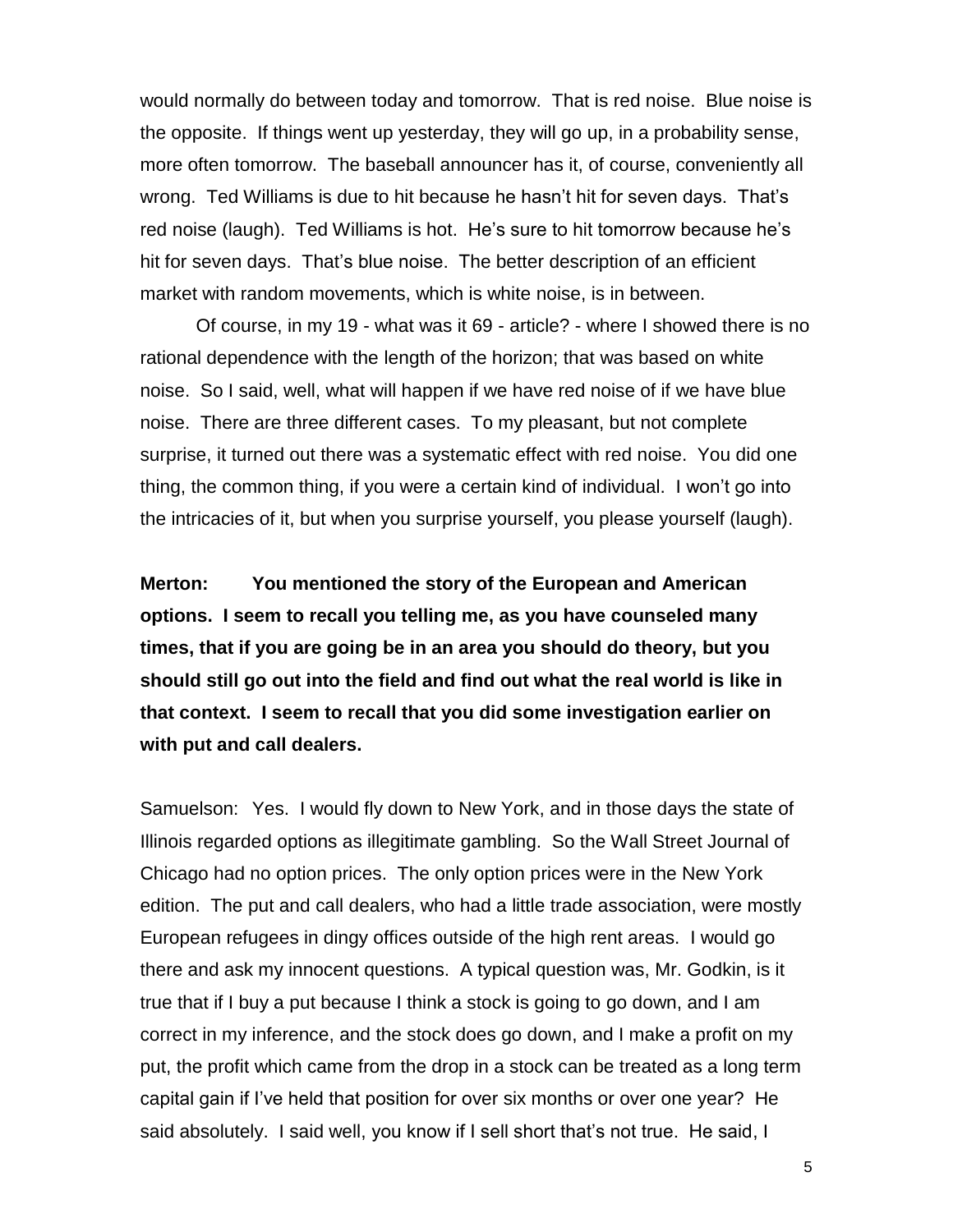know that, but this is different. I said are you sure? He said absolutely. I said are you telling me that if I wrote a letter to the IRS and asked for a private letter, they would confirm that is the case? He said why would you want to do that? (laugh)

That's just one tale. But talking to still another one of those guys, he said, I don't understand. Why are you here? What are you up to? I said I am trying to study the science of option pricing. He said, that's hopeless. You will never succeed. I said why not? He said it takes a European kind of mind to understand this mystery. (laugh) So in revenge, I gave the name, European option, to the simpler option (laugh) and reverse for the American option.

# **Merton: We have talked about the price -**

Samuelson: Excuse me. Can I also say that I have an interest in an article which, to my surprise, is not included in my collected papers? The general rule on my collected papers was at the beginning I thought I will do it selectively and just collect the best of them. But the particular paper on a statistical topic I thought, I am going to omit that because it was only written to correct somebody, and in a way, to show that I was smarter than he was. I told Ed Kuh, my late colleague, and he said, hey Paul, I think that's one of the most interesting papers you ever wrote. So I thought well, who am I to judge? I will publish them all. But the review I wrote of Beat the Market, by Thorpe & Kassouf is not in the collected papers. I don't know whether I should blame you…

# **Merton: I think you need to blame me.**

Samuelson: Is that Volume 3? No, I blame myself. Maybe I thought it was too ephemeral. Actually it's got a lot of verve, and in a certain sense, writing that paper may have kept me from discovering the Black-Scholes formula. Also, some content of the paper may have a remote bearing on some important events in history, such as Long Term Capital. (laugh) I don't want to touch any nerve, but the leit motif of my review was there is no such thing as a perfect hedge. The premise of the book was it is very easy to make money. For mergers and stuff,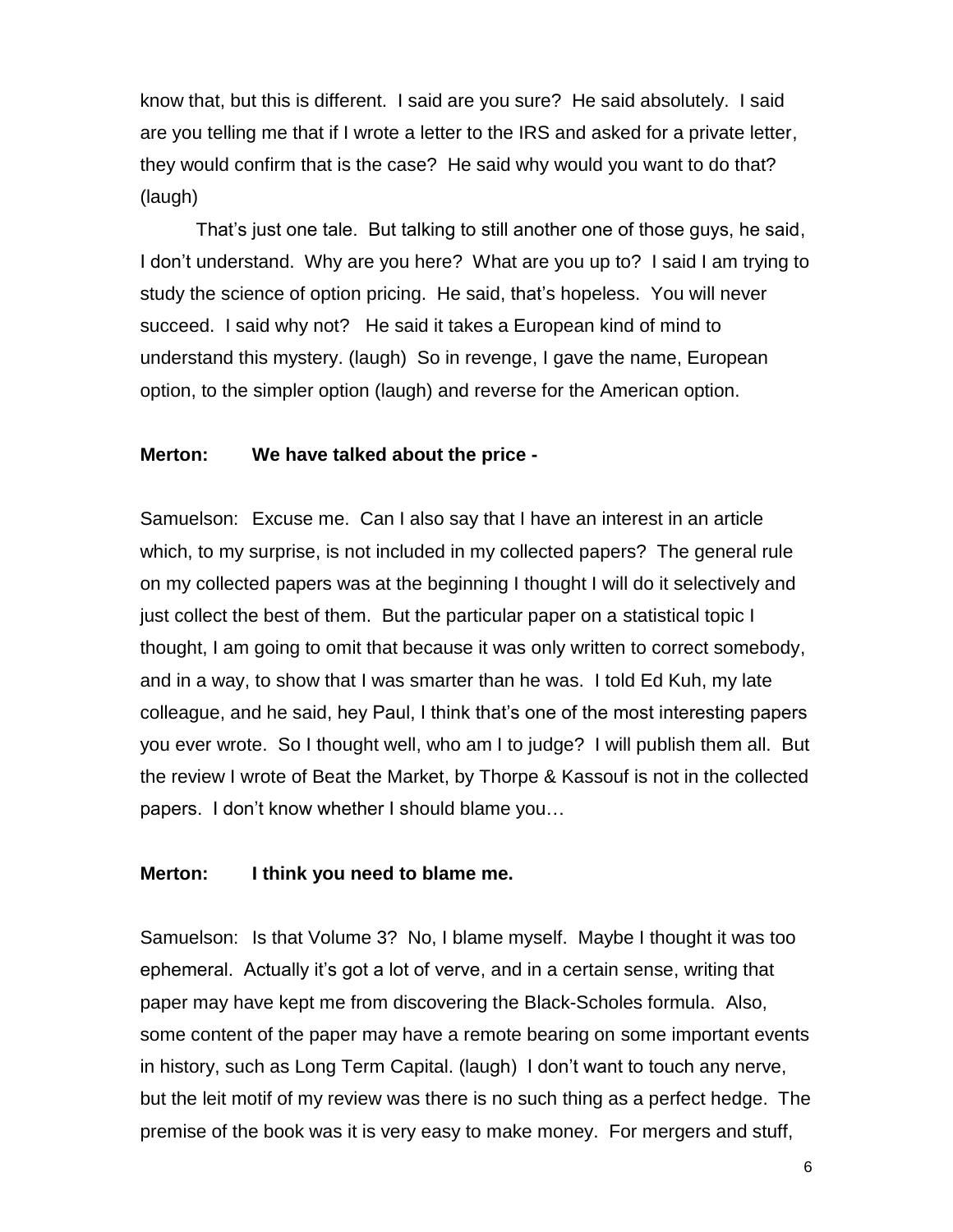just do this and that, and it's money for jam. Well, it's never money for jam. There is always an eventuality that has relevance, where you can always lose money in the real tangible world.

Dr. Samuel Johnson was asked, how do you know this table exists? He said, I know it this way, and he kicked it. I refuse to go the limit to zero time, which is the essence of the Bachelier-Weiner-Ito-Merton (laugh) instantaneous stochastic calculus. I don't think that Myron Scholes or Fischer Black knew that calculus, but by brilliant inference they guessed at it. We are all sleep walkers when we are doing original work. Later, everything is cut and dried. So, I should have been more eclectic.

**Merton: On the issue of what you could call a near miss in science, it doesn't escape anyone looking at your 1965 warrant paper, that the Black-Scholes formula and your formula are exactly the same except your beta is equal to the interest rate.**

Samuelson: Well, not everybody sees that. Young Robert did. (laugh) And actually, there is a sentence where I have a certain hedge, and I say it creates a very low variance, but it didn't create a zero variance because it was a finite time thing. I don't mind, I prefer not to fail in solving a problem, but I don't mind in failing. I don't even mind if, in my past, I have a conjecture which is wrong. What I do mind is staying wrong. And that is work in itself.

**Merton: You mentioned your horizon work, and in terms of the impact of the finance science on practice, you wrote several papers. The first was in 1969. So that is 30, 36 years ago. We have topically, in recent times, Social Security, private accounts, and 401Ks. Those seem to be mainstream big issues which were addressed then and are still right on the front page today.**

Samuelson: Actually, my first published paper is on life cycle income and maximizing utility for a single consumer. I did it for the purpose of showing that if you had independent utilities, you could - by diddling the interest rate and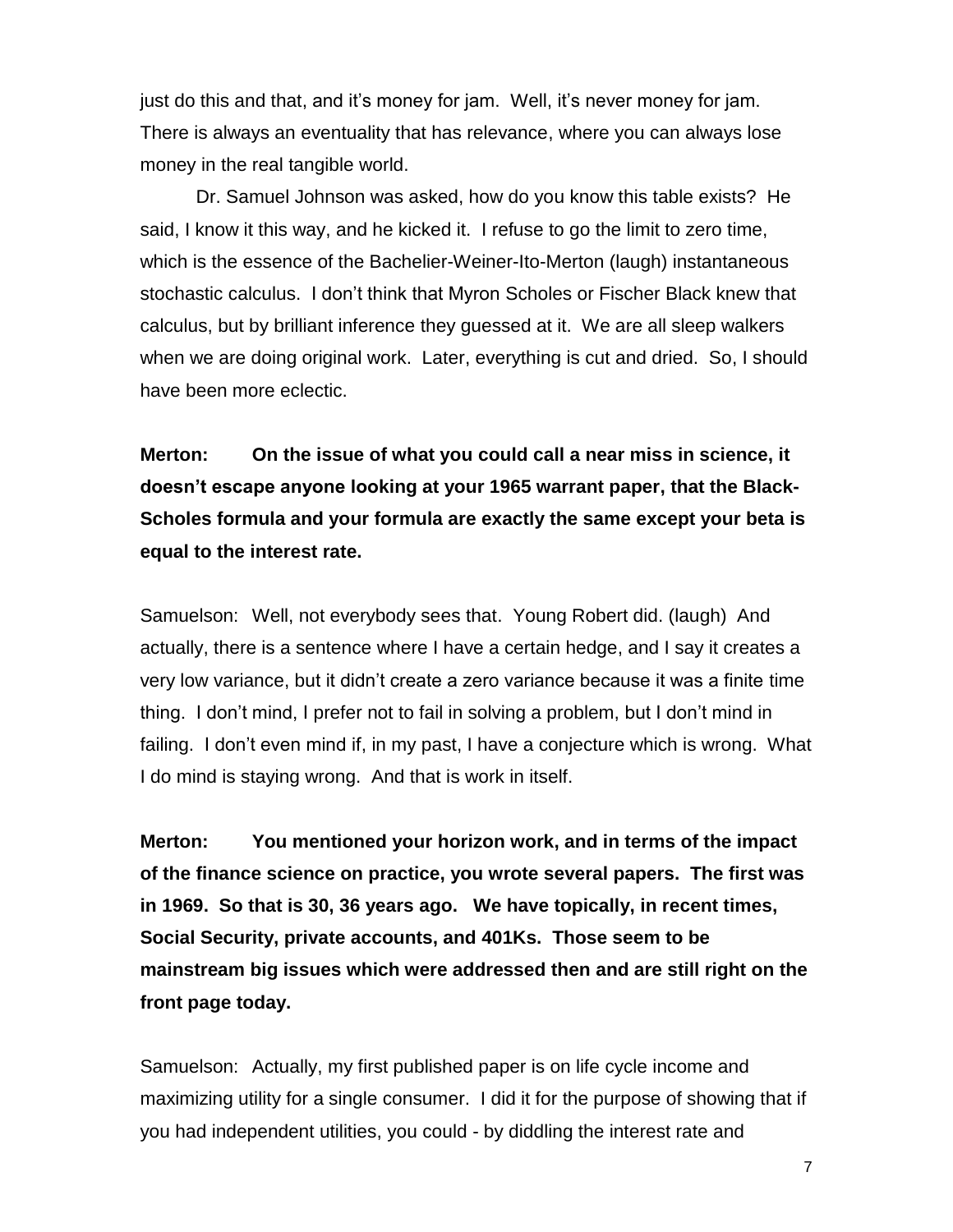observing the revealed preference of the life cycle planner - work out what had to be their utility. You know where I got the idea? I got the problem in Senator Paul Douglas' class in intermediate economics at the University of Chicago when I was still in my teens. I got the insight on how you would be able to do this from what I took to be the well known understanding that, from the way people react to bigger or smaller bets, you could determine what their, Arrow-Pratt measure of risk tolerance and risk aversion was. In that first paper I don't even mention the probability aspect of it. But it was the probability aspect of it that gave me the lever to handle the non-stochastic treatment there.

I think that some of my most interesting papers in this field were before there was much of a literature in this field of finance. For example, A Fallacy in Interpretation of Risk was published in a very obscure continental publication. It probably has hundreds of citations, and it still comes in where I get back to the story. Stan Ulam is a famous mathematical topologist. He is an immigrant to America from Poland, and he is the person who discovered for Teller the hydrogen bomb at Los Alamos. He's a pal of mine in the Society of Fellows, and he said to me one day, I'll tell you the definition of a coward. I said, what's that? He said, if you give him a two to one bet, but charge him only one to one on the game, he won't bet. He's a coward. I said Stan, you're not quite right. It depends on the size of the bet. Because if you are a risk averse person, the dollars you win are not as meaningful and worthwhile to you as the dollars you lose. Years later I told that story to the head of my department, whom I didn't name, and I proved the theorem that you should not take the bet. In fact, I offered him the bet, and he said, no because that is too much money. It's a good bet in money terms, but I would feel it too much. He said - and this is where he corrected me you might say - if you let me make that bet a thousand times, then I'll do it. Now, he was depending upon the legitimate Law of Large Numbers. I said no, if you won't take it one time, I can prove a theorem that you shouldn't take it any number of times. It doesn't work that way. That was the first article.

There is great misconception about the Law of Large Numbers. Insurance does not work by taking on more risks. Insurance works by taking on more independent risks and then dividing the involvement among more and more people. If you double the number of ships you insure and, let's say you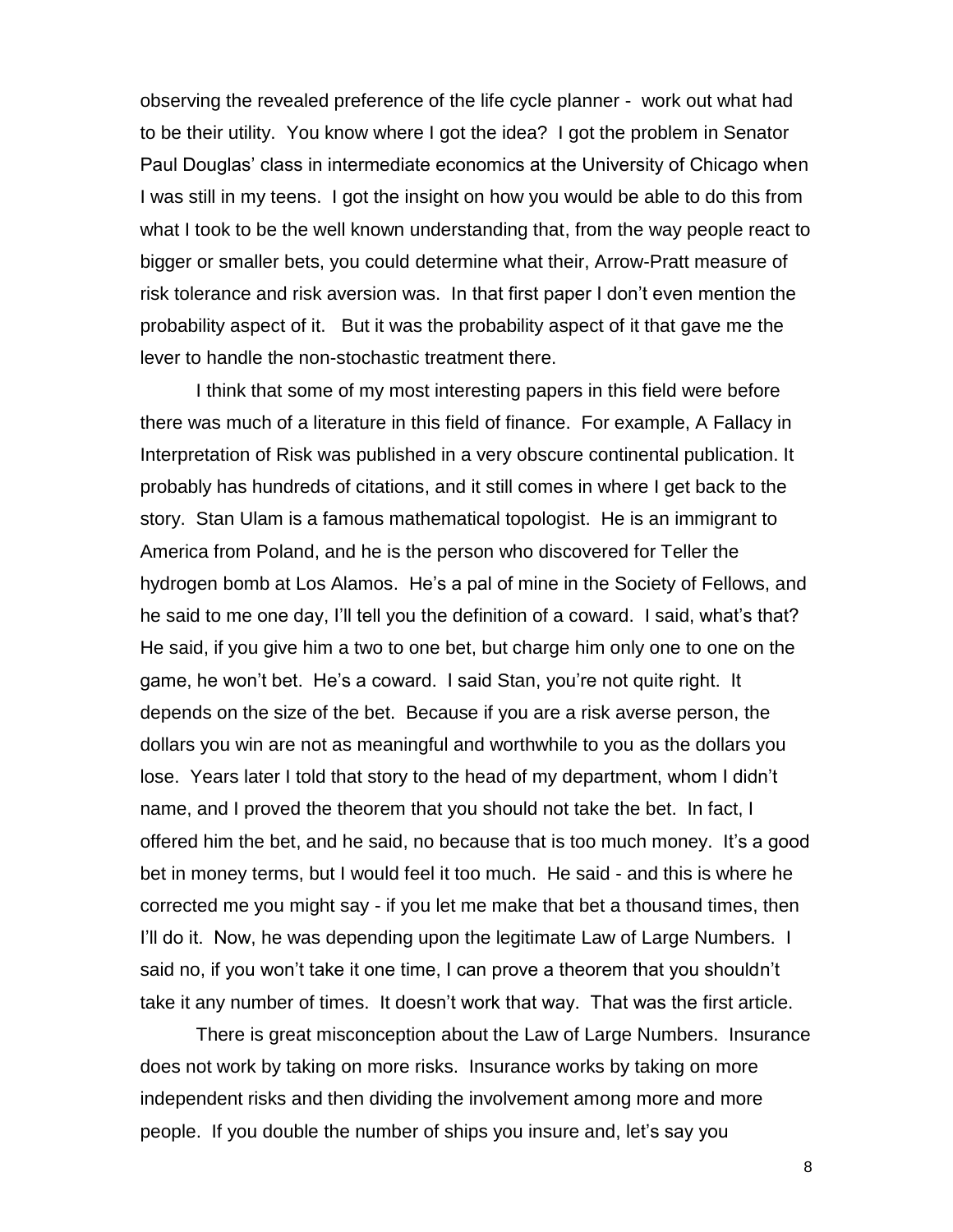quadruple the number of insurers, then you will have actual risk reduction. It's both of those elements. An article I wrote about that wasn't particularly in economics, but it has had a long history of discovery, and rediscovery, and variations, and so forth.

**Merton: I recall you published both your warrant pricing paper and your paper showing that properly anticipated prices fluctuate randomly in the same issue.**

Samuelson: By the way, it was a very obscure local journal, which doesn't even exist any more. (laugh)

**Merton: I think it was the Industrial Management Review.**

Samuelson: That's right.

**Merton: So that was quite a journal to have both papers in it. You know, of course, that work framed what became the efficient markets hypothesis, and it has had a profound impact on practice. In this very office as your assistant I saw all the piled yellowed pages from seminars you had given. So I know that you really were involved both with that topic and with the warrant pricing topic from about the mid-50s, or nearly a decade before the papers were published.**

Samuelson: By the way, I published in recent years a paper with co-authors that clears up an open problem that I couldn't solve in the first paper I ever wrote. It is part of the mathematical literature now. But the computer helped because usually mathematica is very much connected with finance theory. What does it mean to say who maximizes the expected value of a utility of wealth outcomes? That is the problem of an associative mean. My first paper was grappling with that problem. I knew there was some partial differential equation, which had to be satisfied by the observable partial differential equation between the gain and the loss. It ended up a third order of partial differential equation with about 300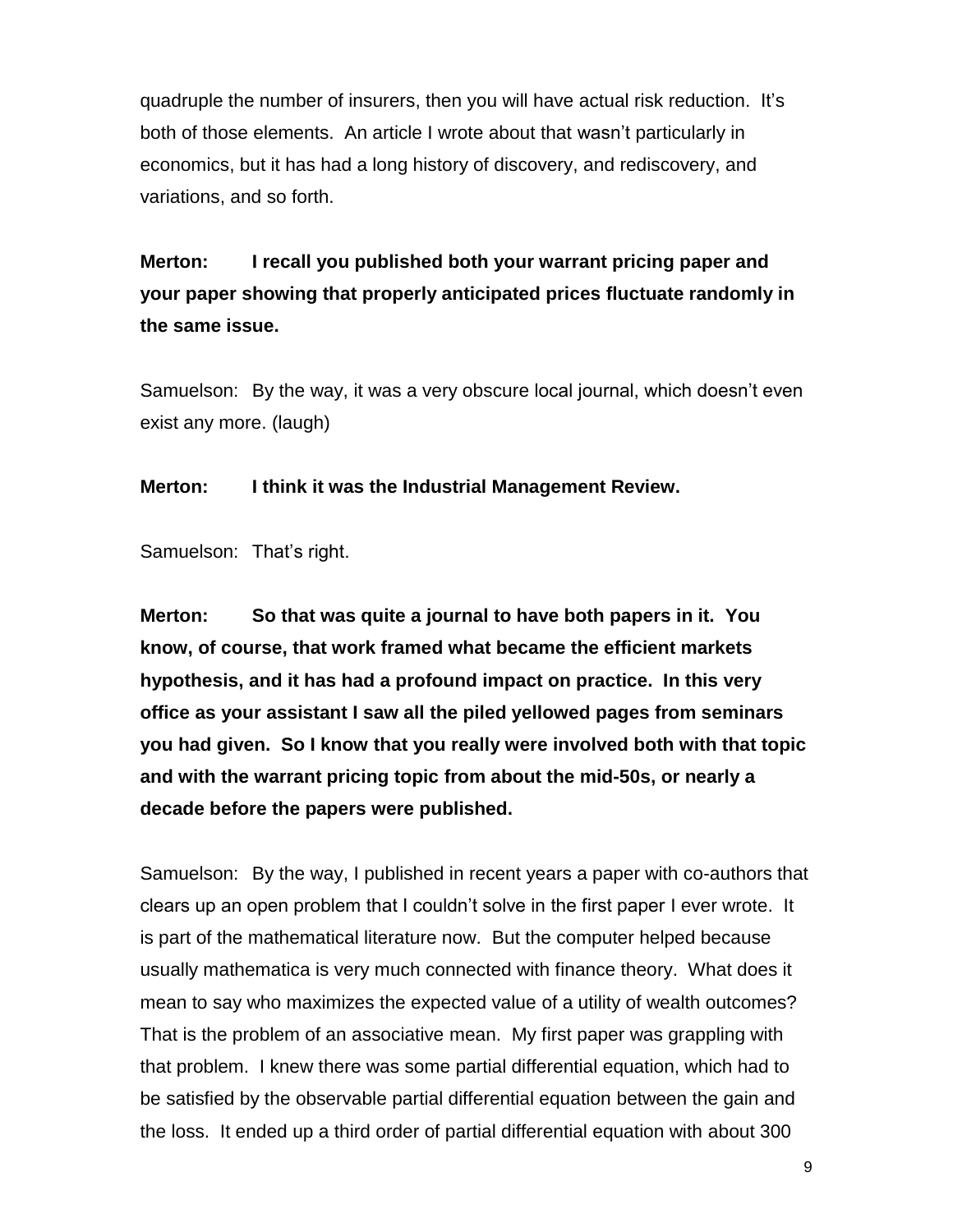coefficients in it. I am still pretty sure that can be simplified down beyond that problem. So a problem isn't something that you have in the past, it's like a child, or a perpetual care giver. You've got it with you all the time. (laugh)

**Merton: I have some questions for you regarding the history of science, and I know all your freight trains of…**

Samuelson: By the way that freight train is your father's usage.

#### **Merton: I see.**

Samuelson: Yeah. When I say the Ramsey-Solow-Smith-Jones theorem. Yeah.

**Merton: Well, that gives us a quick path of your thinking of the history. For those reasons, I would like to ask you a couple of questions about your early work. We were talking about the efficient markets, or martingale paper. I know you gave that paper at a seminar at Carnegie, among a number of places, in the 1950s I think, because I saw the yellowed sheets. I wondered whether perhaps in the audience was a graduate student named Jack Muth. Do you think that was possible?**

Samuelson: Well, yes. That's possible. This is part of the genesis of the rational expectations paper, right?

# **Merton: Yes.**

Samuelson: Muth and Lucas, and so forth. And the answer is yes. But I think that it could also have been inferred from an earlier paper that is called Stochastic Speculative Price. I think that paper is in the third volume of my collected papers. It is also in the huge page format of the Proceedings of the National Academy. Since these papers are reproduced by photo offset, it is only two or three pages. It has to do with what rational theory of pricing would be for a crop which is subject to weather variations and to carry over. It was part of a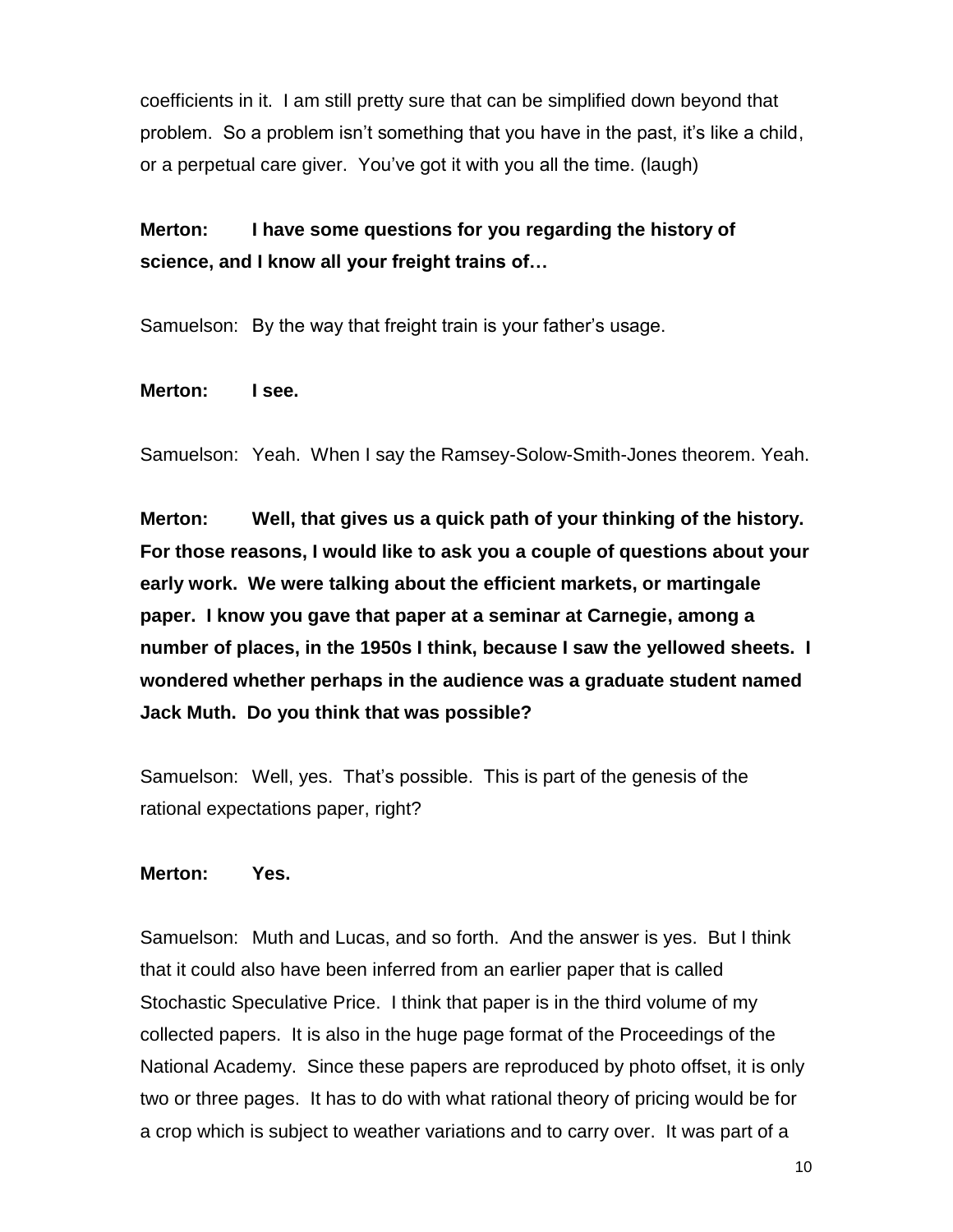generalization of an AER paper I wrote on spatial arbitrage paper. This probably would be in the 1950s, or maybe even earlier. I deduced an ergodic probability distribution, (by assuming that) the time series of weather was stationary. But I failed to deduce what was believed in the literature. I don't mean that it was wrong in the literature, that you can carry a very small amount inventory at a negative price, because there is some convenience in the carrying of the inventory. But in that paper you certainly had the notion of a warranted price pattern such that, if it prevailed, if you reran the experiment, it would not differ the second time in its probability aspects.

Now that is the kind of rational expectations I believe in. I do not believe in the more common version, which I associate, maybe unfairly, with Lucas, Sargent and others, that we should assume in macroeconomics that there is a wisdom of the crowds which is working out a Darwinian model of rational expectations. To me, the truth in that doctrine is that you can't perpetrate the same predatory mistake against somebody endlessly. You fool me once, shame on you. You fool me twice, shame on me. People do learn not to be tricked by the same trick again and again. But I do not think that we get out of a pre-Roosevelt-Hoover depression by activism in fiscal policy and/or in Federal Reserve policy only because people have been cheated and surprised. I think it happens for very rational reasons. That is what I believe, but that is a far cry from what, at least early on, Lucas and Sergeant derive from Muth. They could not legitimately derive that from my stochastic speculative price for this commodity.

I may say that I was always influenced by earlier writers. And I always thought that Holbrook Working at the Stanford Food Research Institute, who did for 30 years important papers on wheat prices, futures prices, and so forth, that he is an unsung hero who still gets too little credit.

**Merton: It's been four decades since those papers, and they are still in the lead. I've got one other topic you wrote about that has been in and out, and now it is back in again. That is the work on what you originally called the Pareto distribution, and then you renamed it.**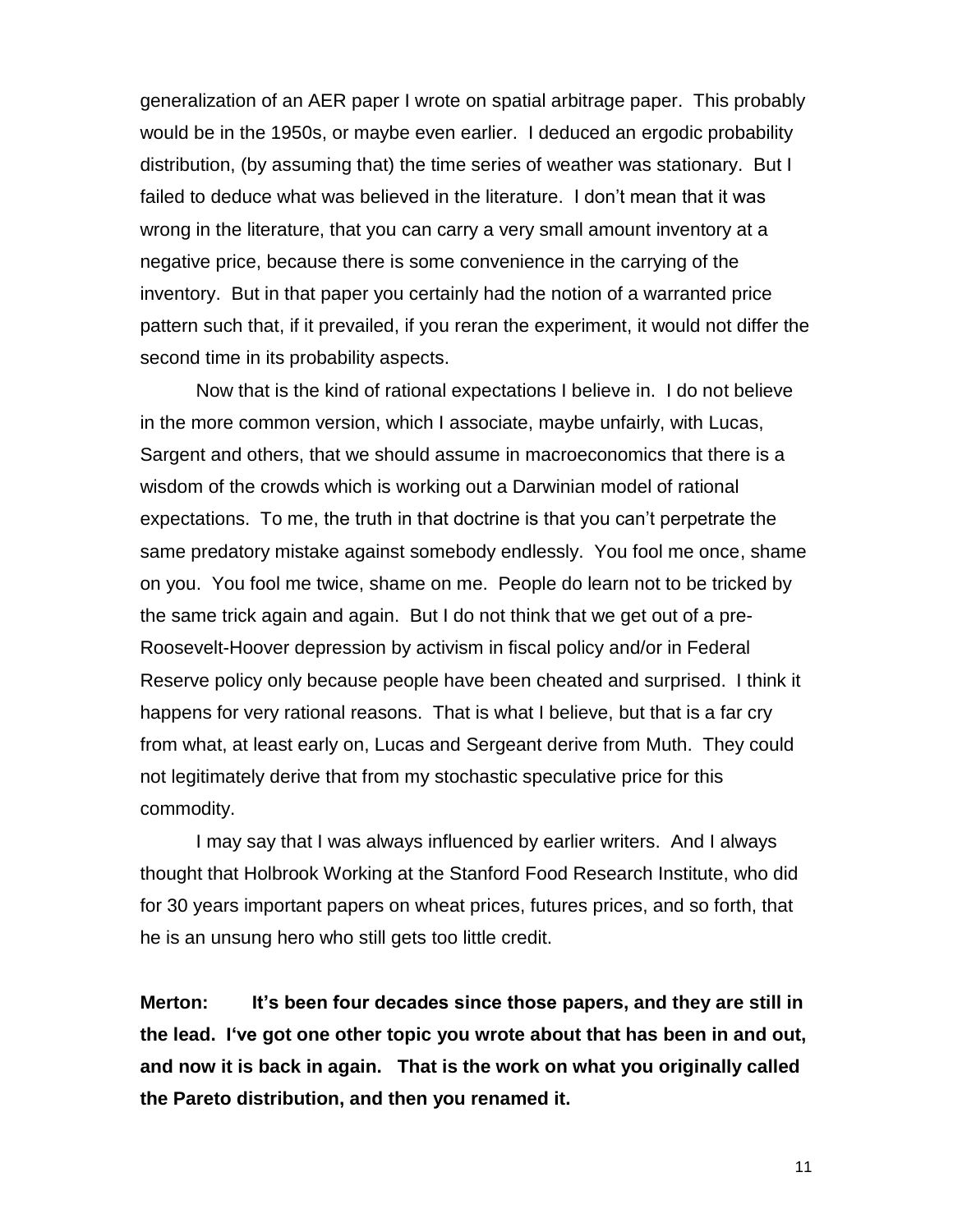Samuelson: No. Wait a minute. The main renaming, (laugh) that's been done by ?? He has reproduced some of his early papers. He has a book, you know. Did you see it?

#### **Merton: Yeah.**

Samuelson: It's a recent book. He's kind of cut out from it. (laugh) But I was interested, as was the young Chicagoan. Yeah. He was interested in that problem, and I was interested in it. I was able to take the portfolio problem for log normal distributions, and show that if you don't have finite variances, you have a similar problem that is solvable. Is that what you're talking about?

# **Merton: Yes. I think your work was probably the closest to doing anything in terms of getting some decision rules with those distributions.**

Samuelson: I went on a family vacation to a Japanese restaurant in Cambridge, Massachusetts, and there was a physicist from Lincoln Labs who had an interested in that topic. He claimed that he had by graphical numerical methods, solved the optimal, the Black-Scholes formula, for those distributions. Since I've never heard anything about it. Do you believe that? Do you think it is solvable?

**Merton: I don't know how to do it, and it's rare to say that you can. I think it has some very deep complexities in it. And of course, by using those distributions, you throw out most of estimation theory and optimization theory. So that's a pretty big price. I guess I was looking to ask what you think about that challenge between—**

Samuelson: I'll tell you what I think. I think that most experimental lab work is leptokurtic. It's not Gaussian, and the fourth moment is large relative to the second moment. This is technical jargon. But I don't believe that Mandelbrot or anybody else has shown with any persuasiveness that we have to go the whole way to infinite variances. For example, when I gave a proof that with symmetric independent probabilities, you should put 1/N of your wealth into each of the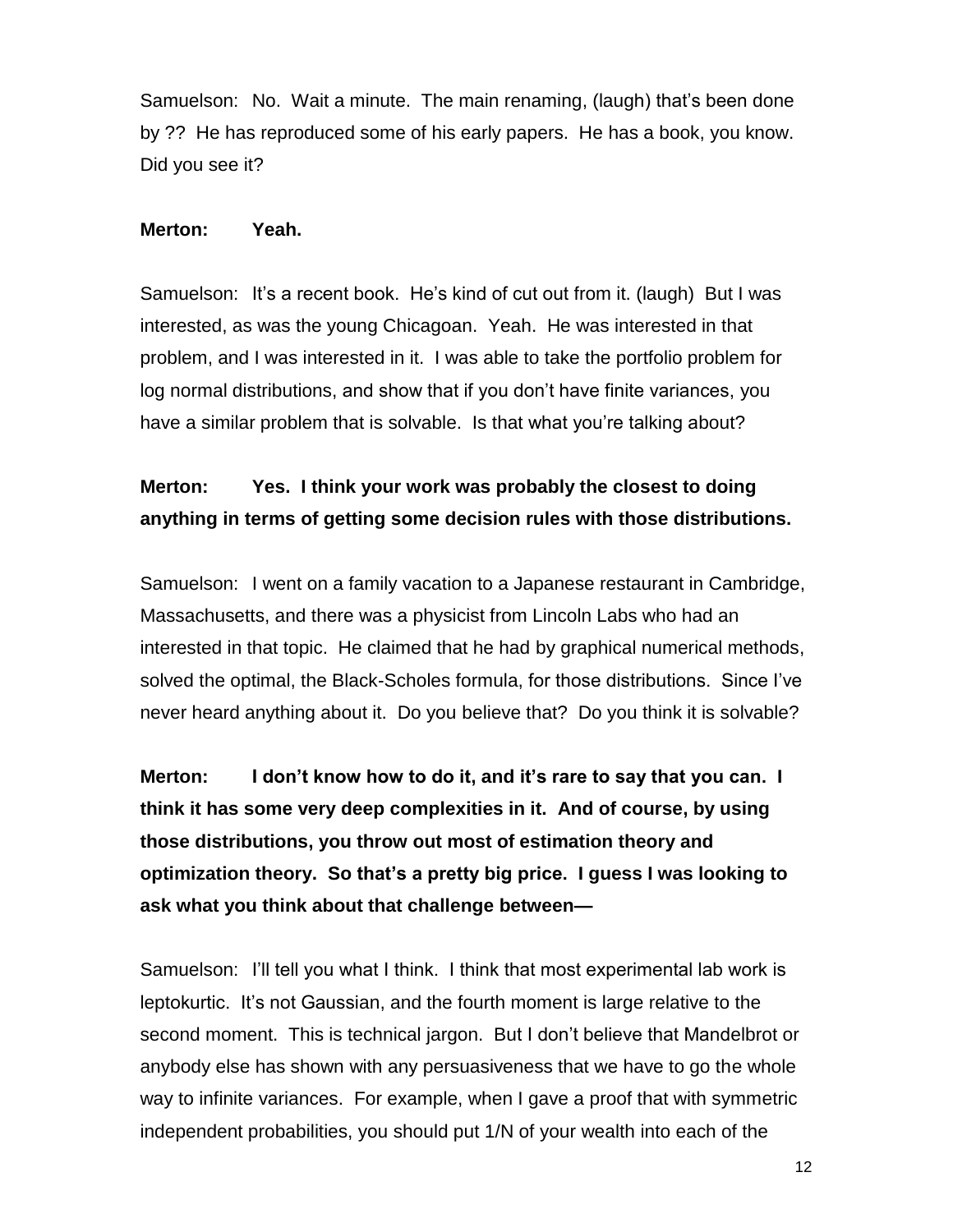securities, do you know what the answer to that problem is with the Cauchy distribution? A sample of 20 Cauchy independently distributed variables has exactly the same distribution as a single one. To me, that means that the expected utility of any concave function blows up to infinity. There is no concave utility function which could handle the Cauchy distribution. It's an important name, a French name. (laugh). I am just blocking out of it at the moment.

So what I believe is that the actual processes in different commodity markets, different futures markets, and different stock markets - you have written on this - these processes that are cascaded on each other. But they still have finite variances. I can remember a Chinese trader telling me that Black-Scholes doesn't do too badly on stocks, but it does badly on certain commodity prices. Of course, Black-Scholes in the familiar form is just the lognormal case. I don't know whether they worked out any extensions. Isn't there a smile or something?

**Merton: Oh, yes. Black-Scholes, other than the formula, it is really an approach, an attempt-to-replicate approach. Yes, absolutely. There's been every kind of variance, stochastic volatilities and jumps, and all the rest. It has gone a long way. I want to ask you another history of science question.**

Samuelson: Yeah.

# **Merton: Can you share the whole Bachelier story with which you came to your warrant pricing?**

Samuelson: Well, of course, before Bachelier there wash the RH (laugh) Jimmy Savage. He was an eminent mathematical statistician, then at Yale, and he sent a number of economists a purple printed postcard, asking who is this guy Bachelier that seems to have written in 1914, a French book on the theory of speculation? Do you know anything about him? I thought, well yes, I know something about him because I was talking to Stan Ulam years ago about that, but I will look (it) up. I did not find the 1914 popular book in the MIT library, but I did find his Ph.D. thesis written at the Sorbonne, University of Paris, under the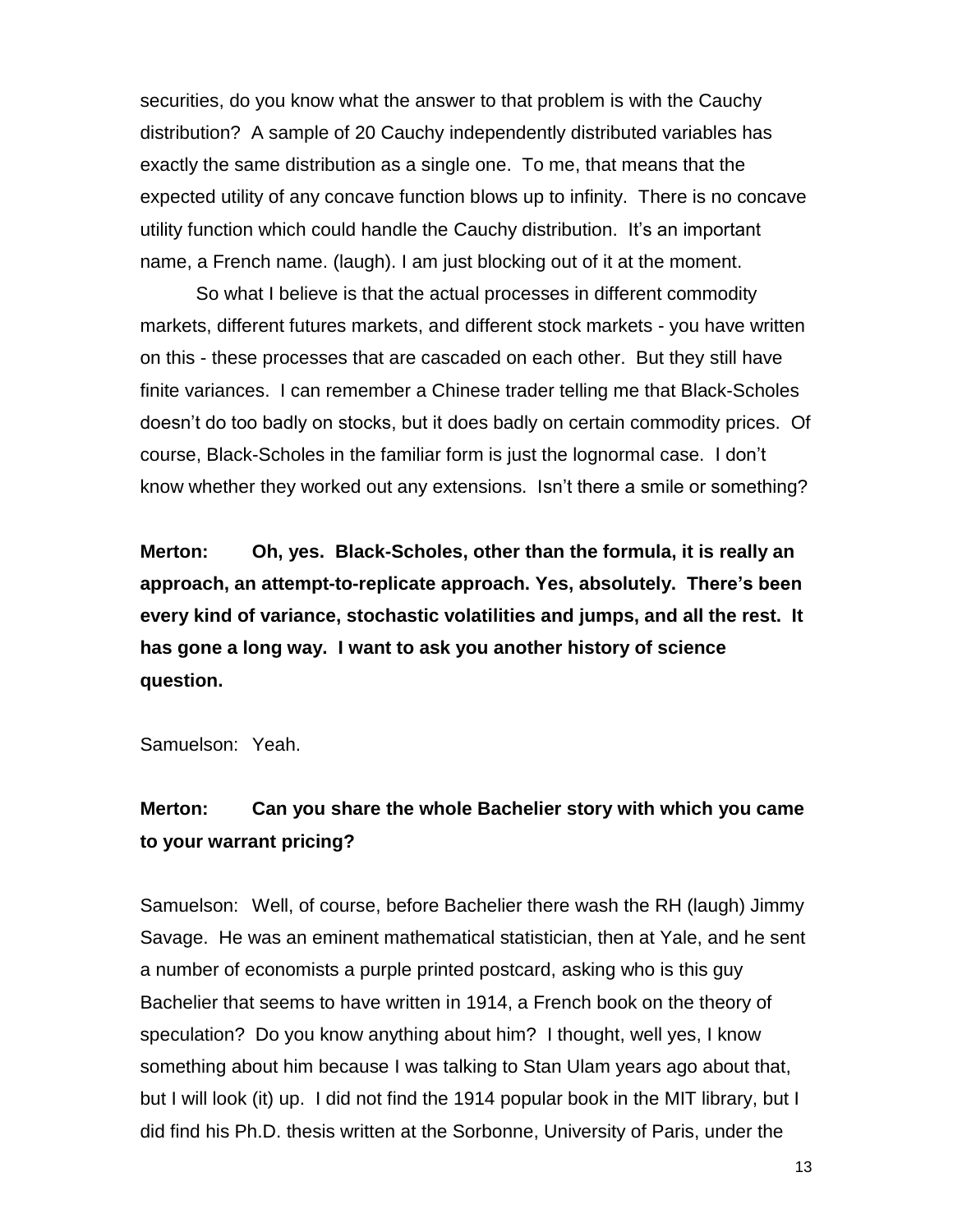direction of a very great French mathematician. I'm blocking out his name. Poincare. It appears that Poincare did not participate much in it. So this was really a clever thing by him. I persuaded Paul Cootner, I think, to translate it and reproduce it in the collection of articles he was doing. So this was a very important discovery. There are a few other still not very well known earlier French people. Also you know that in the Amsterdam 18<sup>th</sup> century handbooks of finance - I think a lot of them may have been refugee Jews from Spain - there are a lot of the square root approximations and deltas that are old hat now in financial engineering.

**Merton: You have mentioned again the importance of understanding practice. Of course, finance has had the great good fortune that finance science has really had a huge impact on practice.**

Samuelson: You know what helped in this?

#### **Merton: What?**

Samuelson: A market to be viable has to build up volume. Tax straddling started the currency market. If there hadn't been that, I think it would have been a much slower process of accumulating the necessary critical mass, because these are not constant returns to scale processes. The markets themselves are increasing return processes. It was a shibboleth that no new market will ever fail, but when they tried to have a market where you insured against changes in macro variables, you couldn't get two sides. It takes two to tango.

**Merton: And you have certainly been involved. Are there any of those, the developments, I think of commodities… and the various students you have over the years have contributed, any of those that—**

Samuelson: Well, I'll just tell one story. I was asked to supervise a senior's honors thesis of a Sloan School student. I didn't know him from Adam. His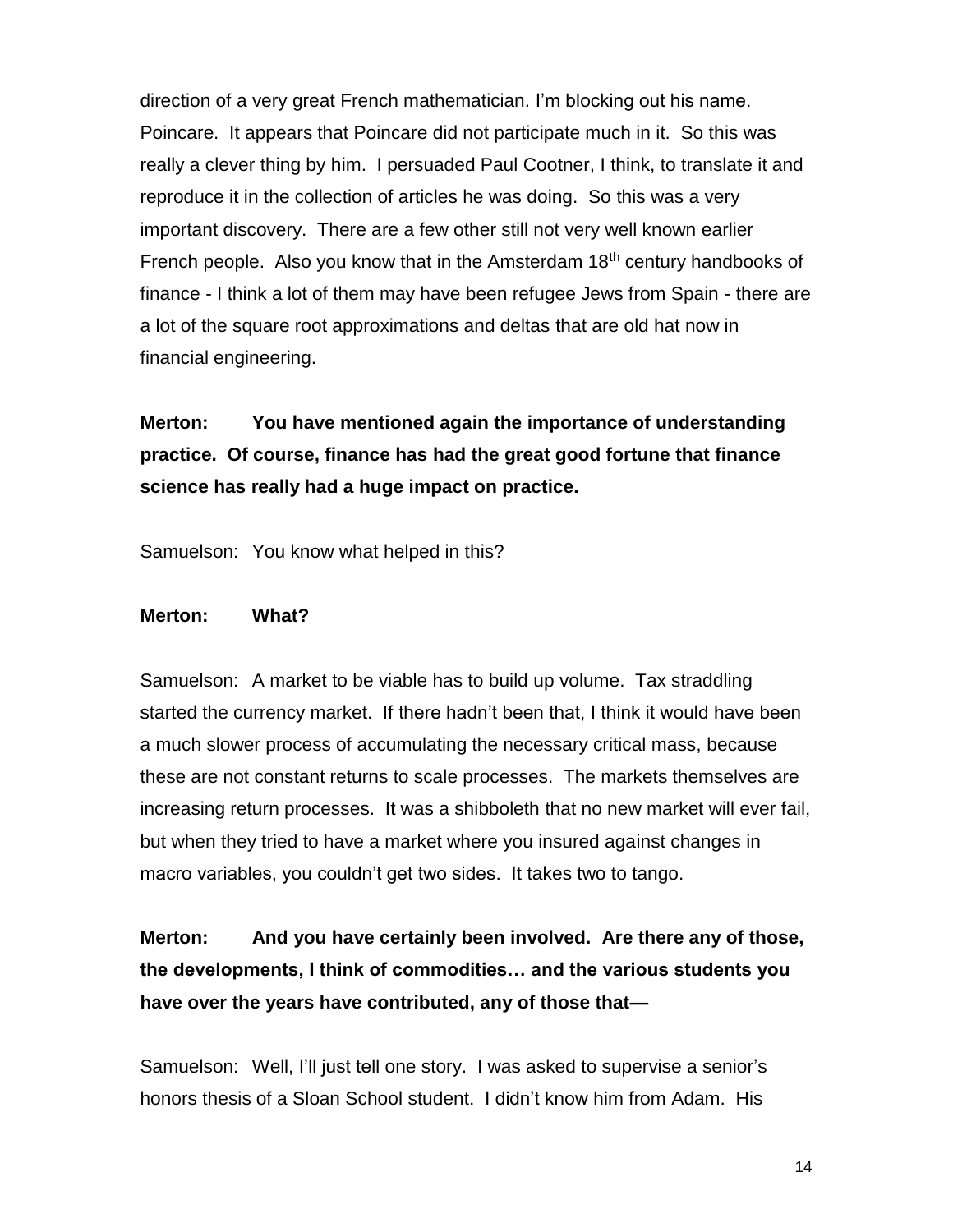name was Hillenbrand. I did supervise him, and he got a good grade. I think he got a job at Smith Barney or—

# **Merton: Salomon Brothers?**

Samuelson: Yeah, or Salomon Brothers. Years later there was a leak from Salomon Brothers on salaries, and Hillenbrand was top man with a \$22 million bonus that year. The treasurer of MIT, or somebody, said to me, hey didn't you supervise his thesis. I said yes. He said, don't you think you ought to write him a letter of congratulations and remind him of the great good old days at MIT (laugh). Well I took that to be a hint. So I did. But I sent for his thesis and looked up what its contents were. It hadn't made a big impression on me. And I did write a letter. I said, I see from newspapers that you are famous now, and I have to tell you it's not everybody who can disprove his own thesis, because in your thesis you show that you couldn't make money using bond futures. (laugh) But I never got an answer from him at all.

# **Merton: Oh really?**

Samuelson: I mentioned it later to the treasurer. He said, well, that's all right. He made a good contribution to the professorship.

# **Merton: Oh. Well that's great. What do you think going forward?**

Samuelson: Well I'll tell you. I have questions. The whole existence of these elaborate derivatives is a marvelous opportunity to spread risks and share risks and so forth. In fact it's also a marvelous temptation to take on risk if 2-to-1 leverage is what you get by following the letter of the law on margin borrowing. By getting a good financial engineer to help, you can achieve leverages of, not 2 to-1, but 10-to-1, maybe 50-to-1. And most people in the industry don't really know what their risks are. I knew because I was a trustee of TIAA-CREF. A lot of the heads of firms in the city were fellow members. And they thought they had new profit centers which, without risk, were bringing them in marvelous amounts.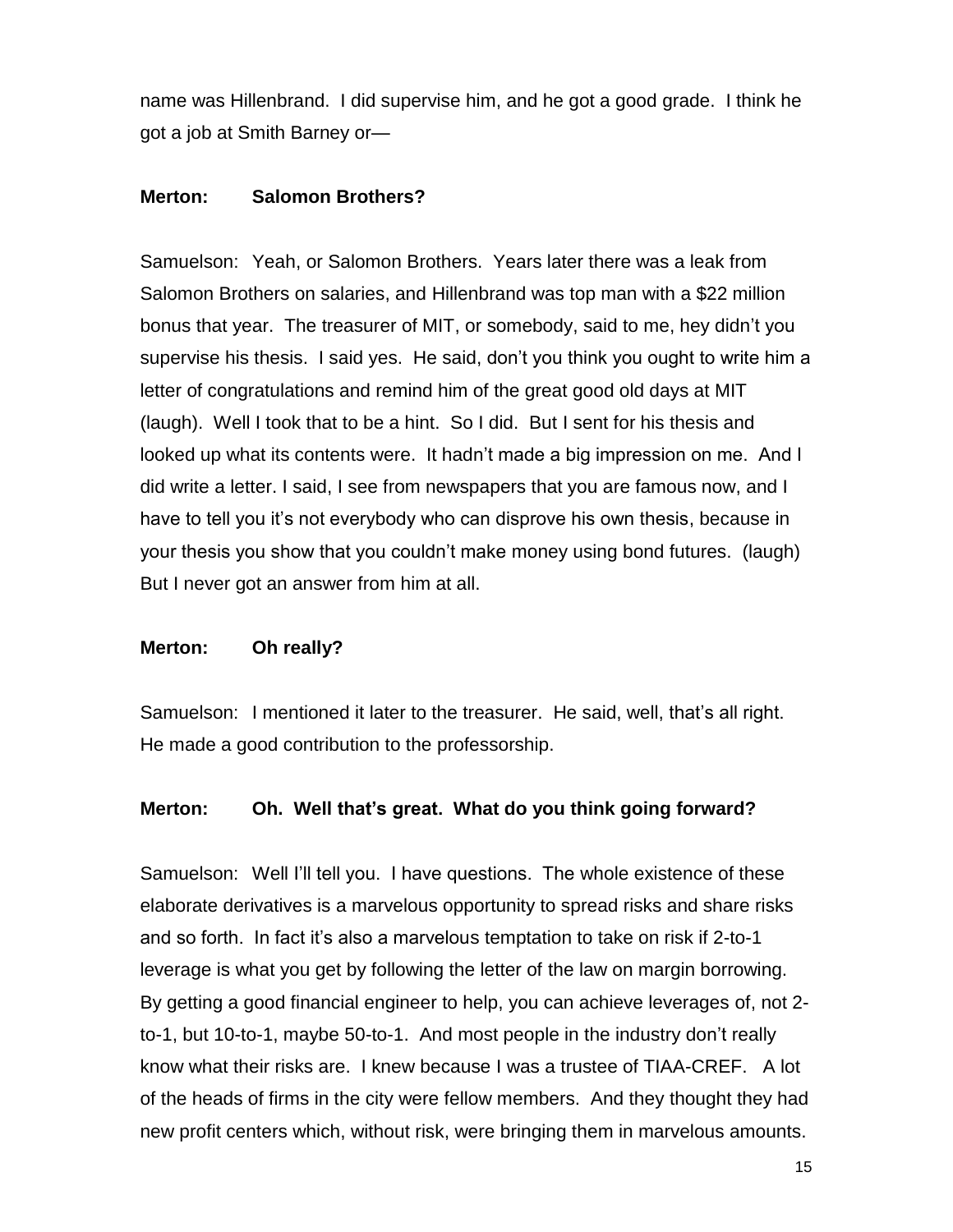That is a profound misunderstanding of what was going on. So it certainly would take lots of difficult monitoring to be sure that we end up with a more stable situation rather than a less stable situation in times of crises. I should also say that in my own investing - which I never discuss with anybody and which is a very unimportant part of my life and which involves very little application of energy and time by me - I have not been able to find a remarkable congruence between making money on things where society benefits, and losing money on things where society is going to be hurt. On the contrary, if you take, let's say, the new Warren Buffett, or Warren Buffett-Munger methodology, where you buy a good company with a franchise. Apparently anybody can recognize what is a good company with a franchise. When I sat at Schumpeter's knee at Harvard, I learned there are no franchises under capitalism (laugh). The top rooms in the capitalism's hotel are always filled, but they are filled with different people. (laugh) This is a quasi belief. If there is such a thing as a permanent oligopoly that is able to coin money if it just keeps its nose clean. Well, I don't think that is so.

To take a different case, it is good to get the incentives of the decision makers in a corporation in alignment with the interests of the corporate stockholders. I won't go on and say to also be in alignment with the interests of the employees of the company, or with the sovereign democracy of societies. But at least get those involved. Well we've had an experiment, which has increased enormously the incentives of top CEOs. We are sitting here on the third floor of what was Lever House, the American headquarters of Uniliver, Leaver Brothers. Shoot a bullet just above us, and you'll hit the dining room too of our faculty club where the CEO who had the highest income in America sat. He has a nice office with a beautiful marble fireplace, and that fireplace could be used with fire every day of the year, because it had air conditioning that took away (laugh) the heat that was created by the fire. Well Phil Countway, who is a bachelor, received a thousand dollars a day, which is \$365,000 a year for a top American CEO. I don't know the exact numbers, but I think it would be fairly accurate to say that that was 40 times the median annual income of a Leaver Brothers employee in America. Do you know what that number is today? More than 400 times. Now it could be that by virtue of a Darwinian freak, the new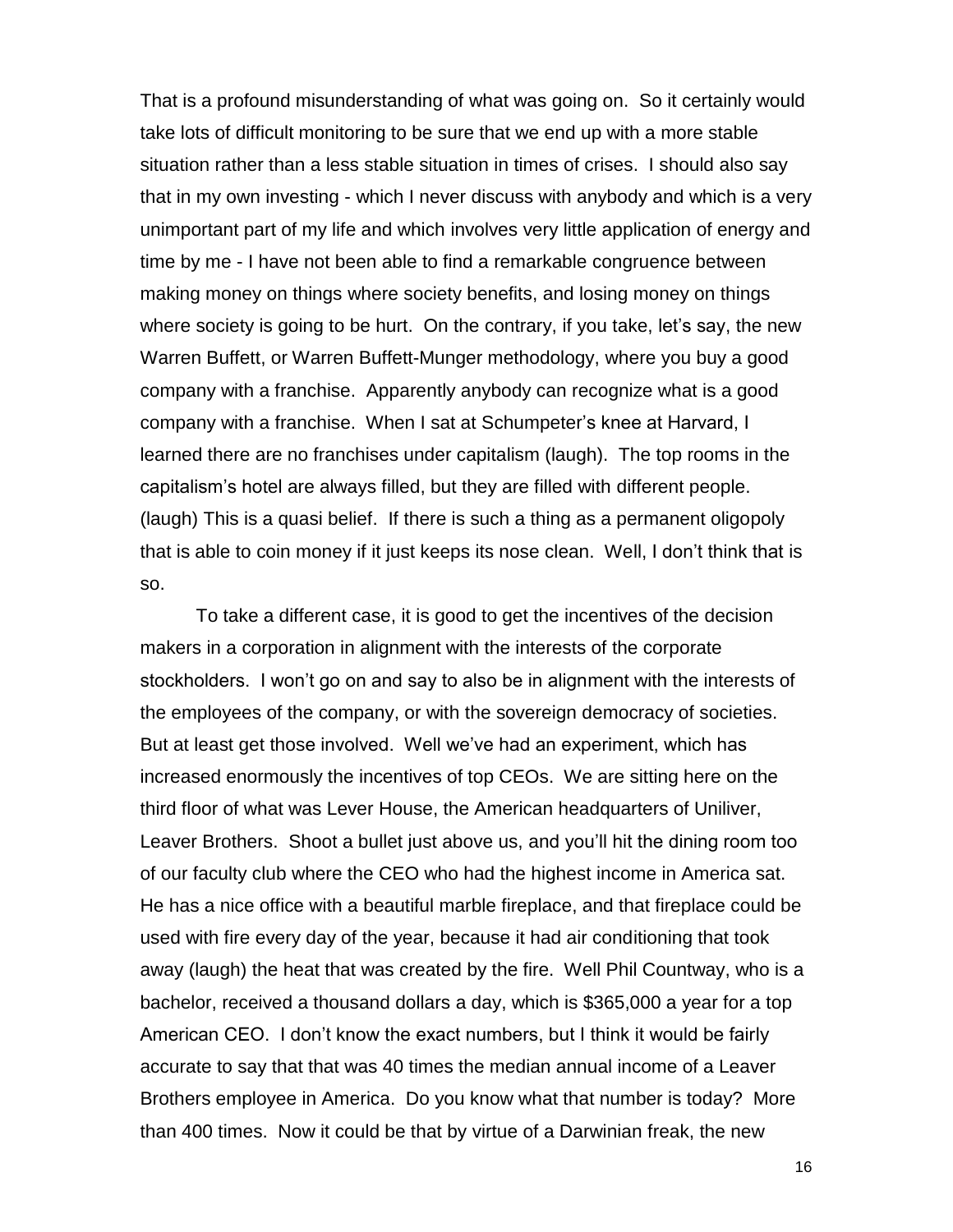generation of CEOs are ten times as smart, are ten times as conscientious, and work ten times as hard for the interest of shareholders, but I doubt that. I don't know whether I am correctly quoting Michael Jensen, who is your colleague at -

# **Merton: Well he's retired but—**

Samuelson: Yeah. Now I believe it was his published opinion that we were moving earlier toward a greater congruence between this shareholders interests and management. I believe - now this is all third person hearsay, and he probably has written on this subject - that he has changed his mind. That is a very rare thing in an economist. It is even rarer in an economist who is over 21. (laugh) I think he has changed his mind because he has come to believe that under, what I'll call the Pitts - what was Pitts first name?

# **Merton: Walter Pitts.**

Samuelson: The head of the SEC. The first designated head of President Bush. In a speech as the new head of the SEC, he said, I am going to run a kinder and gentler SEC. He got his job because he had been counsel lawyer to the four biggest accounting firms. He is regarded as an ignominious failure because of Enron, and what is it Gencom?

# **Merton: World Com.**

Samuelson: World Com, and so forth. That loosening of the remuneration of people at the top, instead of making the interests more congruent with that of the shareholders is absolutely 180 degrees wrong. The smart thing to do is to lie about your true earnings within the perimeters of the new regulators and law, and sell out while the confidence game is still running, and then laugh all the way to the bank. You can't imagine anything more destructive of true long run interest. So that is, to me, a sad empirical finding. I have always known that a good trader - and there are very few. My definition of good trader is somebody who over a long period of time controls the down side and then comes up with the upside. I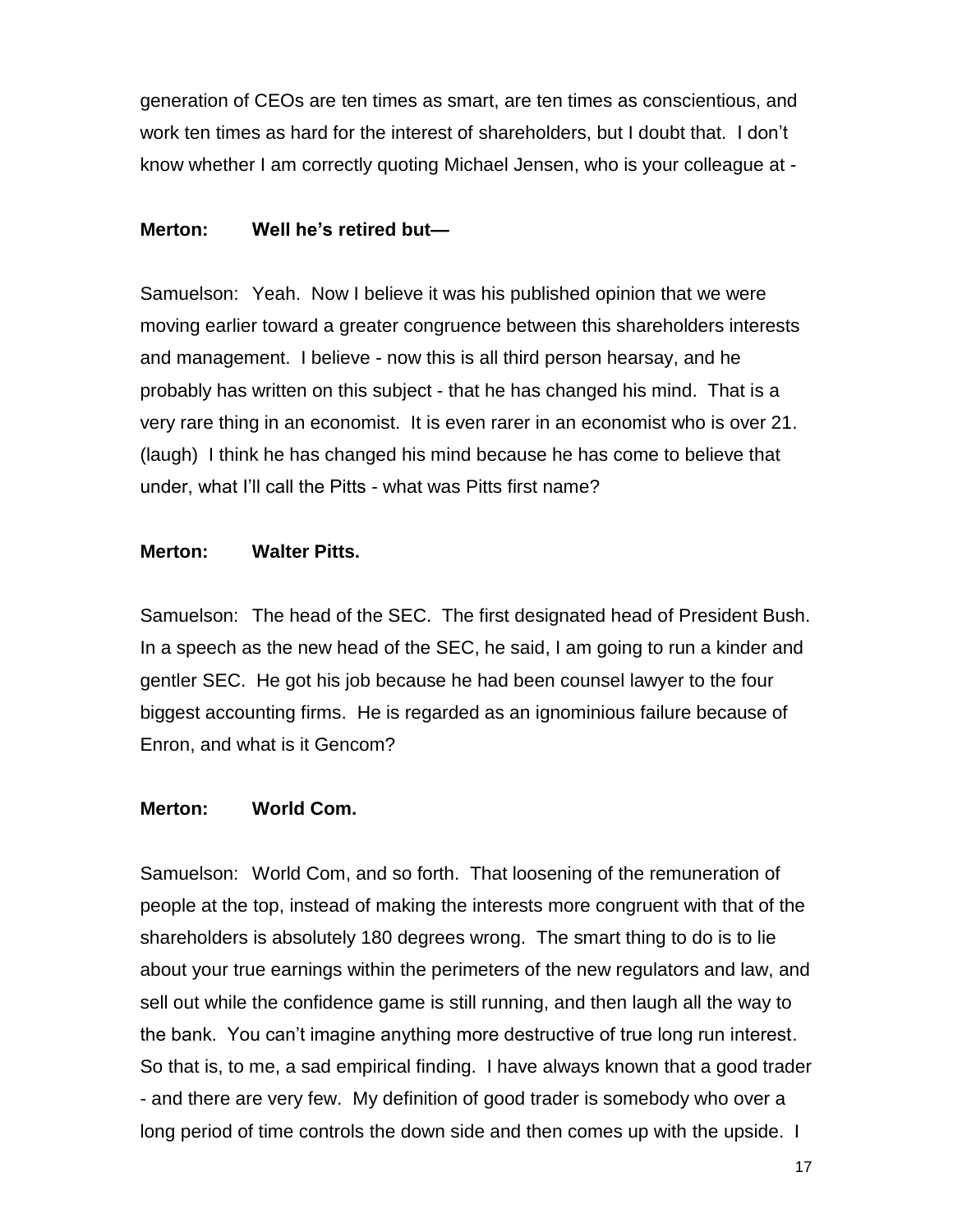suppose I know a few hundred people, and I would say with little time I might come up with ten names of people whom I consider to be pretty good traders. But there is no relationship between what their gains are and their contribution to the increase in total factor productivity of the society they live in. They are people who are a little quicker than others, and that quickness is where the money comes in. They also are a little bit shrewder. Now there may be one or two people who have hidden methods, which by definition I will never know about, who coin money repeatedly. There is something called the Medallion Fund Renaissance—

#### **Merton: Yes. That's silent.**

Samuelson: - with a very long term record. There are some heavy hitters in the pre-hedge fund area, but they were hedge funds from the beginning, Bruce Kovner, Paul Tutor Jones, and so forth. But it's not a simple thing that laissezfaire necessarily creates for the good society. The most optimal thing, I believe - I'm centrist, I'm an ecclecticist. - is that with reasonable regulation, not zero regulation, the performance of a mixed economy can beat that of any planned dictatorial utopia or of any laissez-faire economy. I grew up for the first 15 years of my life, in essentially a pure capitalistic economy, with very few unions, and no onerous federal or state legislation. There was a nightclub singer, Sophie Tucker, who in her act would say, I've been rich, and I've been poor. Believe me, rich is better. Well, I was in the pre-mixed society and in the mixed society, and believe me, the mixed society is better. (laugh) However, and here I blame no politicians, I blame us, the electorate, the farther we get away from the Great Depression, the farther we get away from "the good necessary war, World War II", - which was run in a very efficient fashion by the U.S. Government, in comparison with say the, either the Russian or the German collectivist governments.

Altruism seems to be eroding away, and there is much more of the libertarian, me, me, me philosophy. It shows itself, of course, in savings over consuming patterns, and so forth. But you can't dissolve the electorate and get a new electorate. (laugh) The paradox to me is that I get, in my position of modest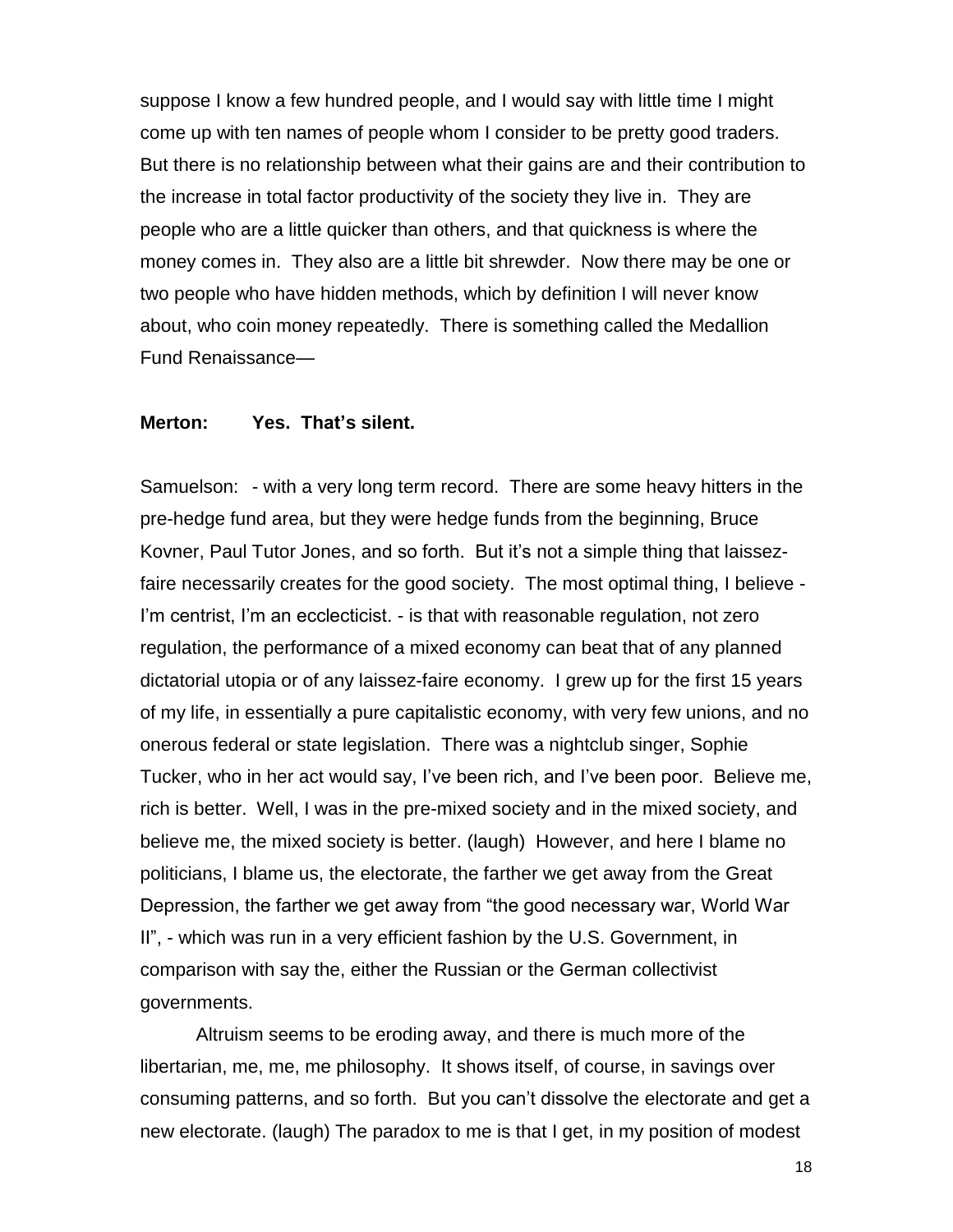affluence, hand out after hand out in the new order that we're in. And the people who work for me, and a nurse who helps me if I need a nurse, a gardener, and so forth, they are the ones who are giving me the handout. Now it's not as if we are getting them a more efficient mixed capitalism. It is a distinct possibility that estate taxation will be eroded away to zero. I think that is not a sociologically good thing for the future society, but I've only got one bullet (laugh).

Samuelson: We haven't discussed the innumerable wasted time against maximizing growth. (laugh)

**Merton: Well, that was under my remarks, and I would like to bring it up because you touched on a number of cases in which I think that was one of the subtexts. Of course, the main text is your work, particularly in finance, because it works so well in terms of avoiding paths of error. And that is certainly a prime one.**

Samuelson: Yeah. And in that connection I should mention my article with only one syllable word.

**Merton: Yes. Mono. We have talked about your various contributions. I have noticed that one subtext has followed all the way through. You alluded to it with respect to the issue of people misunderstanding the role of insurance and that the subdivision of risk is the only way to really effect the Law of Large Numbers. But in general, you have had this goal of helping us to avoid paths of error. While that is not usually the highest reward in science, it is often one of the most important. It is one I grew up on as a student here in your office. And it seems to still be going on. It is that the only rational thing for the long run is to maximize the geometric mean. Maybe you might tell us a little of that story.**

Samuelson: Well, this is a belief which became popular, and it spread. But it is peculiar because it came from the mathematical fraternity, the non-economists experts in statistics in probability. I guess some names would be Kelly, Breiman,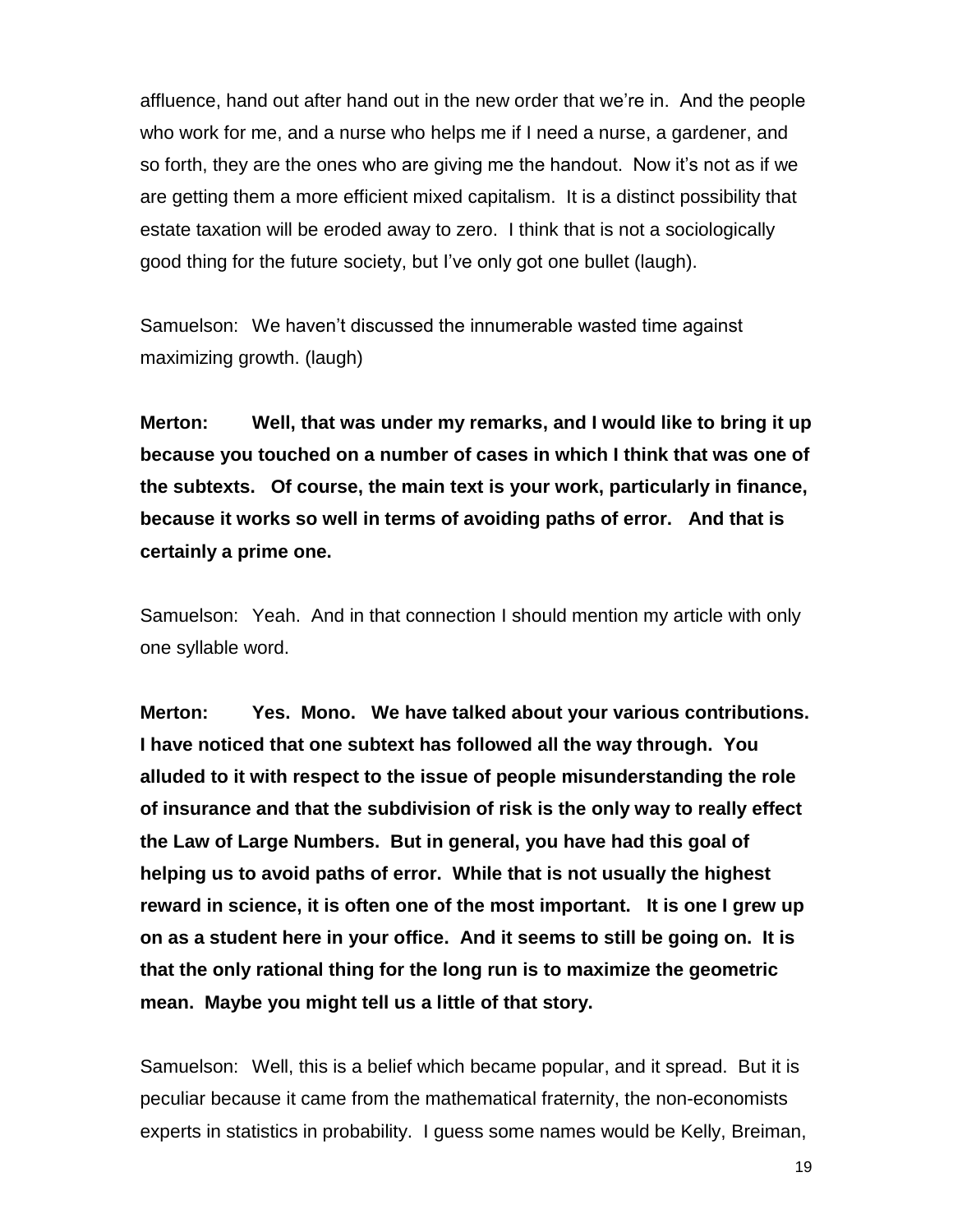and Latane. Their argument was that over any horizon you should maximize the mathematically expected growth rate of the portfolio. That is very much a first moment approach that does not take account of variability. It boils down to using as your Laplacian utility, log of wealth, as your test of risk aversion. Now it is for a Laplacian who does not have log utility, which maximizes geometric means, there are Laplacians, perfectly dues paying, who are more risk averse than that and who maximize the harmonic mean of the certainty equivalent. For them it is folly to follow this particular practice, because if you work out every outcome of the game, they will find that perverting their true preference for the harmonic mean and accommodating to the log rhythmic mean, will mean every loss and every gain that they are behind in their ultimate harmonic mean, which is their own stipulated guide.

Well I suppose I have had to write at least half a dozen articles, as a new guy comes up and becomes converted to this. The last article I wrote on the subject, was written in words of one syllable only, with the exception of the last sentence, which read something like, and now I am done, and I have done what I did with words of one syllable only, but for syllable (laugh).

#### **Merton: A self-negating illustration?**

Samuelson: Yeah.

**Merton: Well, those elements are there. You were referring to all the changes that have taken place. And you have been an observer, both as a scientist and as a practitioner in the markets. What would you say today to the investor, to the household, to the person on the street? There has been so much back and forth. Would you have any guideline prescriptions?**

Samuelson: Well I think I could nominate for discussion social security reform. It was known from the beginning by experts like me - I was in from the beginning - that the original set of rates could not be written in stone, because at the beginning of any non-voluntary scheme you are swimming with money. Then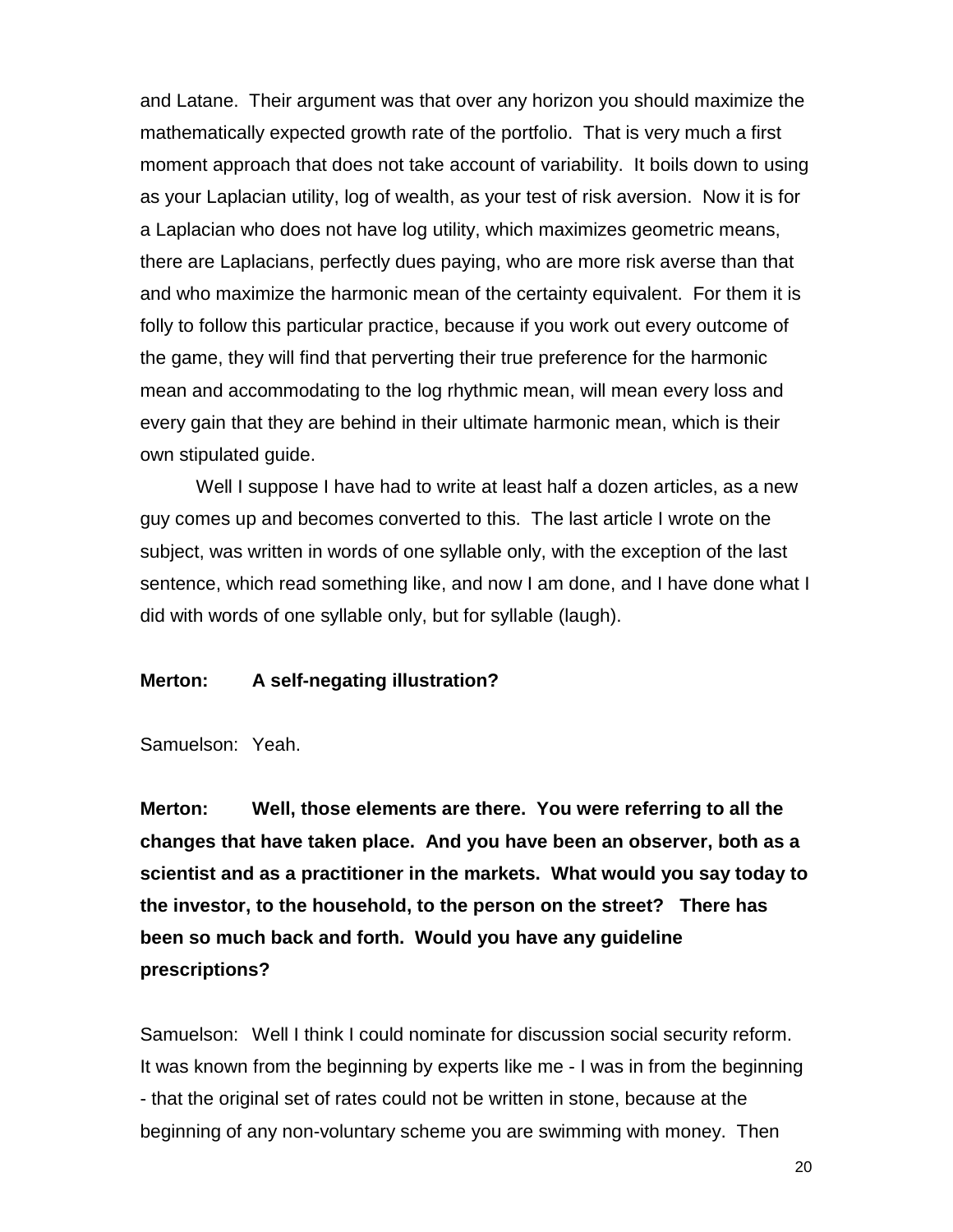later, when everybody is being covered in a steady state, it is a different situation. When the 50<sup>th</sup> anniversary facsimile volume of my elementary textbook came out, that we printed in 1948, I had to write an introduction for it. In the introduction I said, well of course I had to reread it, and I was really surprised at how good it was. (laugh) I was particularly interested to see sentences like, of course later on there will have to be an adjustment to these rates in social security. The modern debate is, should there be private accounts, should equities be included? A good case can be made that equities ought to be part of any prudent person's portfolio for life cycle investing. If that is true, why should that not be true of the nest egg which is being organized and run for all of us in proportion to our proportionate shares? I do not take the view that equity investing is so risky that nobody's life cycle savings should rest upon the risk of their going down. If it is true that there is an unexploited opportunity here for society, then the U.S. should issue bonds and should take the proceeds of that, as custodian for the, nation's citizenry and put it into equities. People who have had lower total life earnings will get lower prorated returns. But part of that will be a little bit larger because of the equity part of it. There is a further argument for that because only the government - which was here before I was here, when my parents were here, and will be here when I'm gone and my grandchildren are here - it can do a certain amount of intergenerational risk sharing. So that is the way the good system, say a la Professor Modigliani, my late colleague, should be run. Now you have to have certain guarantees - which have actually been realized in societies like Sweden - that when the government puts its finger in the pot, it doesn't start saying well, we'll give this to faith-related organizations. (laugh) Or, we in the government think that anything that involves alcohol or big gas guzzling cars, should not be in the portfolio because we disapprove of those functions. There has to be some way of insulating. Union-run pension plans have not, notoriously, been wisely run. By the way, a lot of firm-run pension plans have not been so wisely run either (laugh). So there are inevitable risks as part of production, as part of being in a solar system, that should be accommodated and adjusted to. And I think that equities have an important role, both for the life-cycle saver, and also for the development of the society. And I think most of the economic problems are very manageable, if you come into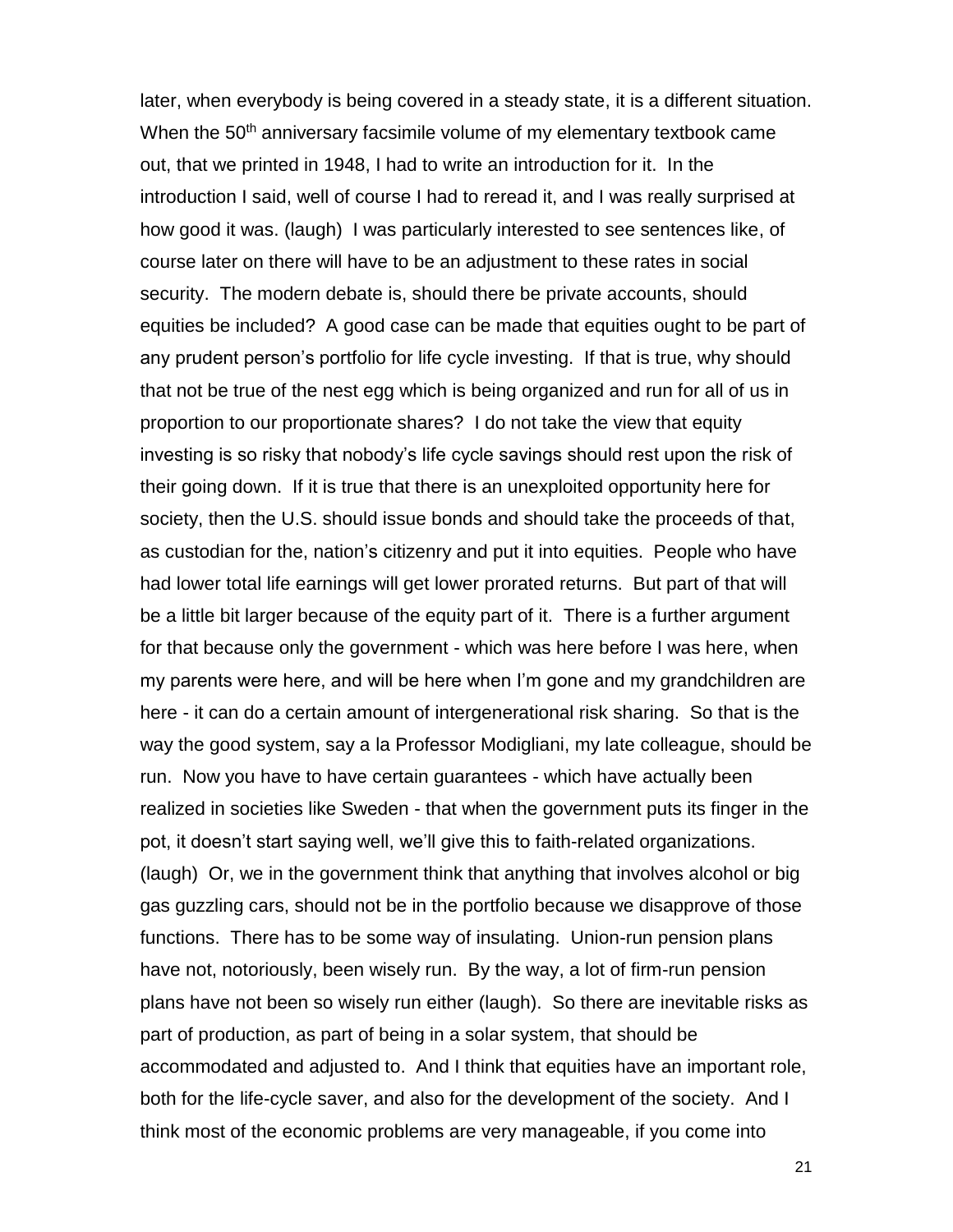court with clean hands. This isn't true of abusive drug problems, or rebels without a cause in the suburbs of terrorism geopolitics. I'm not smart enough to prescribe for them. (laugh) But there are a lot of simple things that can be done in economics. For most people it is diversification and low turn-over in your portfolio. You don't hit very many homeruns that way, but you don't have lots of strike outs either. I have been at MIT for, well 60 years, and in the course of that time a number of colleagues have died and left a spouse, usually a widow. And so to my door have come a few widows over years asking for my wise advice. It's not business that I like to have. (laugh) But I give disinterested accurate advice. And I'm actually almost at a loss ever to say what a simple defensible strategy would be. Have the S&P 500. Have more index funds outside of the core of the S&P 500. Have European shares, and so forth. But it's very hard to get advice, and I know that people who don't have the simple knowledge and beliefs that are quasi optimal have to pay for it. If you haven't got a friend who will talk you out of your depression, you've got to pay a psychoanalyst and a pharmacist to do it. (laugh) But in a lucky country like America, it's really hard for things economically to go seriously wrong, unless you do crazy things. Mussolini could do some pretty crazy things. There are plenty of examples. I don't believe that economics is the dismal science. That may have been true when people were reproducing in caveman times and the Darwinian process was red in blood and tooth. But we are lucky now. I can't say the same thing about a few places in Africa and the Mid-East and so forth. But it has been an amazing epoch since 1950.

I think that's enough, huh?

#### **Merton: Absolutely. Well, I thank you so much.**

Samuelson: No. I thank you.

**Merton: Sitting here in your office - if you will permit me - it reminded me when I was here as your research assistant, and you were fond of a**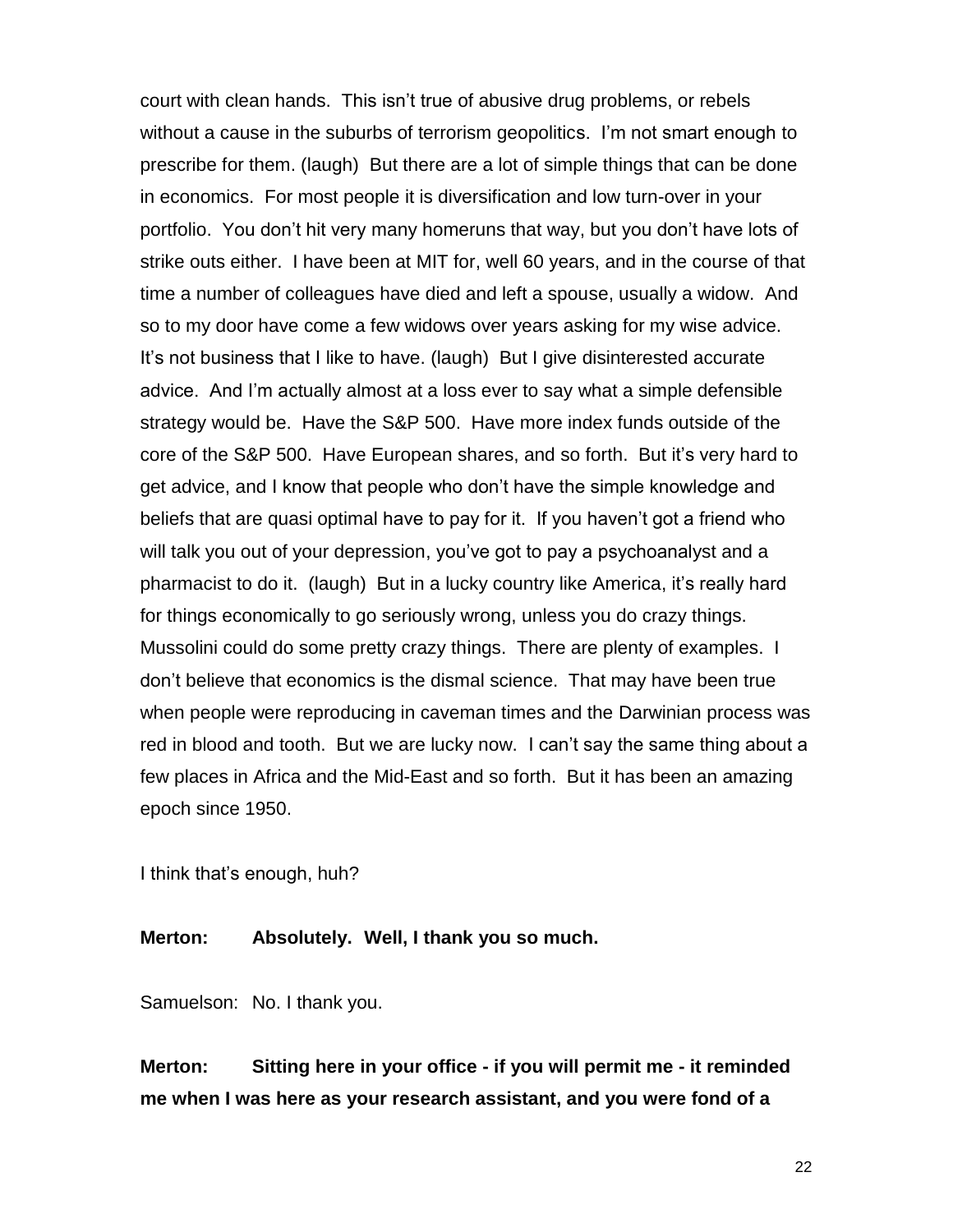**story you would tell about, I guess it was Dickinson, the mathematician at Chicago. As I recall the story, and I know you'll correct me -**

Samuelson: Yeah.

# **Merton: - it was that he used to play bridge in the afternoon.**

Samuelson: At the Quadrangle's Club…

# **Merton: At the Quadrangle's Club.**

Samuelson: Yeah.

**Merton: And then a colleague said—**

Samuelson: No a student said.

#### **Merton: A student said.**

Samuelson: Professor Dickson, how can you waste your time playing bridge every afternoon at the Quadrangle's Club? And he, said well young man, if you thought as intensely and carefully between 8:00 and 12:00 as I do, you could play bridge. (laugh)

# **Merton: So much for the story of hard work and well earned play.**

Samuelson: And tennis.

#### **Merton: And tennis.**

Samuelson: Yeah.